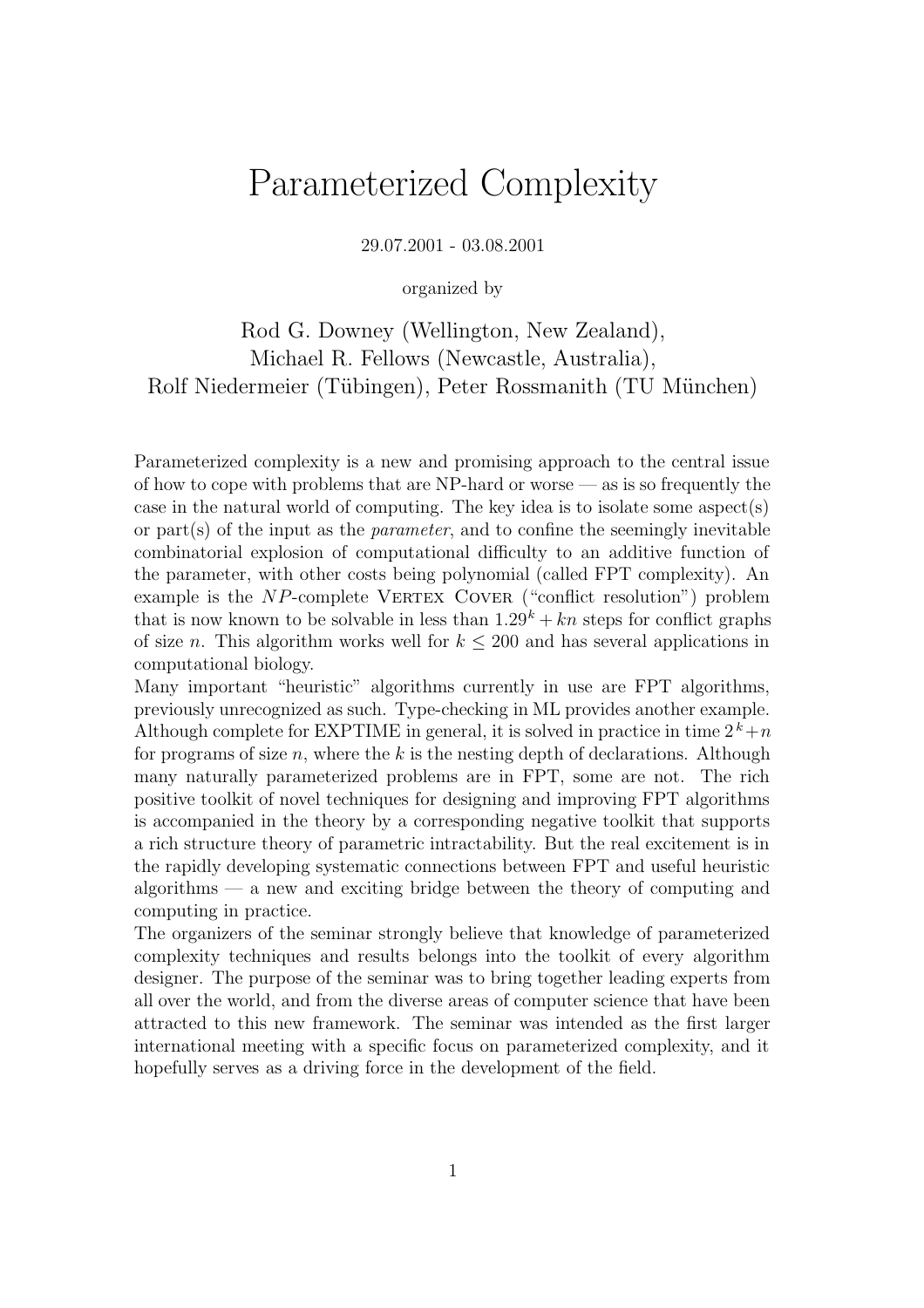We had 49 participants from Australia, Canada, India, Israel, New Zealand, USA, and various European countries. During the workshop 25 lectures were given. Moreover, one night session was devoted to open problems and Thursday was basically used for problem discussions in smaller groups (one outcome of these is given in Gerhard Woeginger's contribution).

Schloss Dagstuhl and its staff provided an ideal setting for a very fruitful week of parameterized complexity studies. We are grateful to Dagstuhl and all participants for an exciting and inspiring time.

Finally, we thank Jochen Alber, Frederic Dorn, and Jens Gramm (all Tübingen) for helping in various ways to organize this meeting.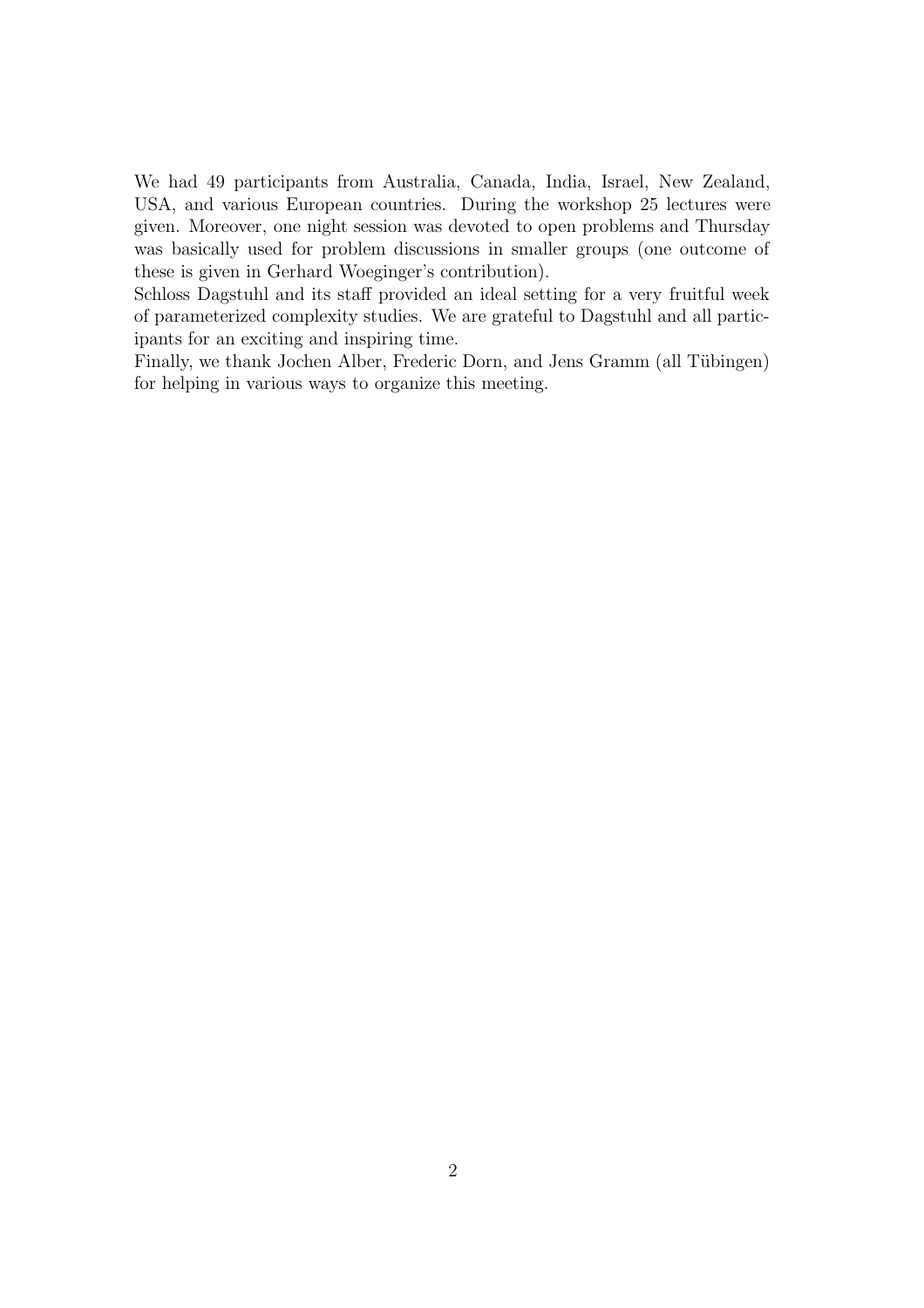# **Contents**

| $\mathbf{1}$   | Towards Optimal FPT-Algorithms<br>for Planar Graph Problems                                      | $\boldsymbol{4}$ |
|----------------|--------------------------------------------------------------------------------------------------|------------------|
| $\bf{2}$       | <b>Efficient Algorithms for Horizontal Gene Transfer Problems</b>                                | $\mathbf{5}$     |
| 3              | Parameterized Problems in Automata Theory                                                        | $\bf{5}$         |
| 4              | <b>Complexity and Management Decisions</b>                                                       | 6                |
| $\overline{5}$ | Algorithmic Aspects of the Feferman-Vaught Theorem                                               | $\overline{7}$   |
| 6              | Applying Parameterized Complexity to DNA Primer Design                                           | $\overline{7}$   |
| $7\phantom{.}$ | Recent Progress in Computing the Stability Number                                                | 8                |
| 8              | Finite variable logics capturing parameterized complexity classes                                | 9                |
| 9              | Probabilistic 3-SAT Algorithms                                                                   | 9                |
|                | 10 Two Deterministic Algorithms for k-SAT                                                        | 10               |
|                | 11 Recognizing More Random Unsatisfiable 3-SAT Instances Effi-<br>ciently                        | 10               |
|                | 12 Homeomorphic Embedding of k-Connected Graphs in Graphs of<br>Treewidth $k$                    | 11               |
|                | 13 Fast Fixed-Parameter Tractable Algorithms for Nontrivial Gen-<br>eralizations of Vertex Cover | 11               |
|                | 14 Exact Solutions for Closest String and Related Problems                                       | 12               |
|                | 15 Parameterized Complexity of Type Checking Logic Programs                                      | 13               |
|                | 16 Generalized Model-Checking Problems                                                           | 13               |
|                | 17 Structural Aspects of Parameterized Complexity, with an "Ex-<br>pectation Principle"          | 14               |
|                | 18 Deciding Hamiltonicity in Graphs of Bounded Treewidth                                         | 15               |
|                | 19 Parameterized Complexity of Finding Subgraphs with Heredi-<br>tary Properties                 | 16               |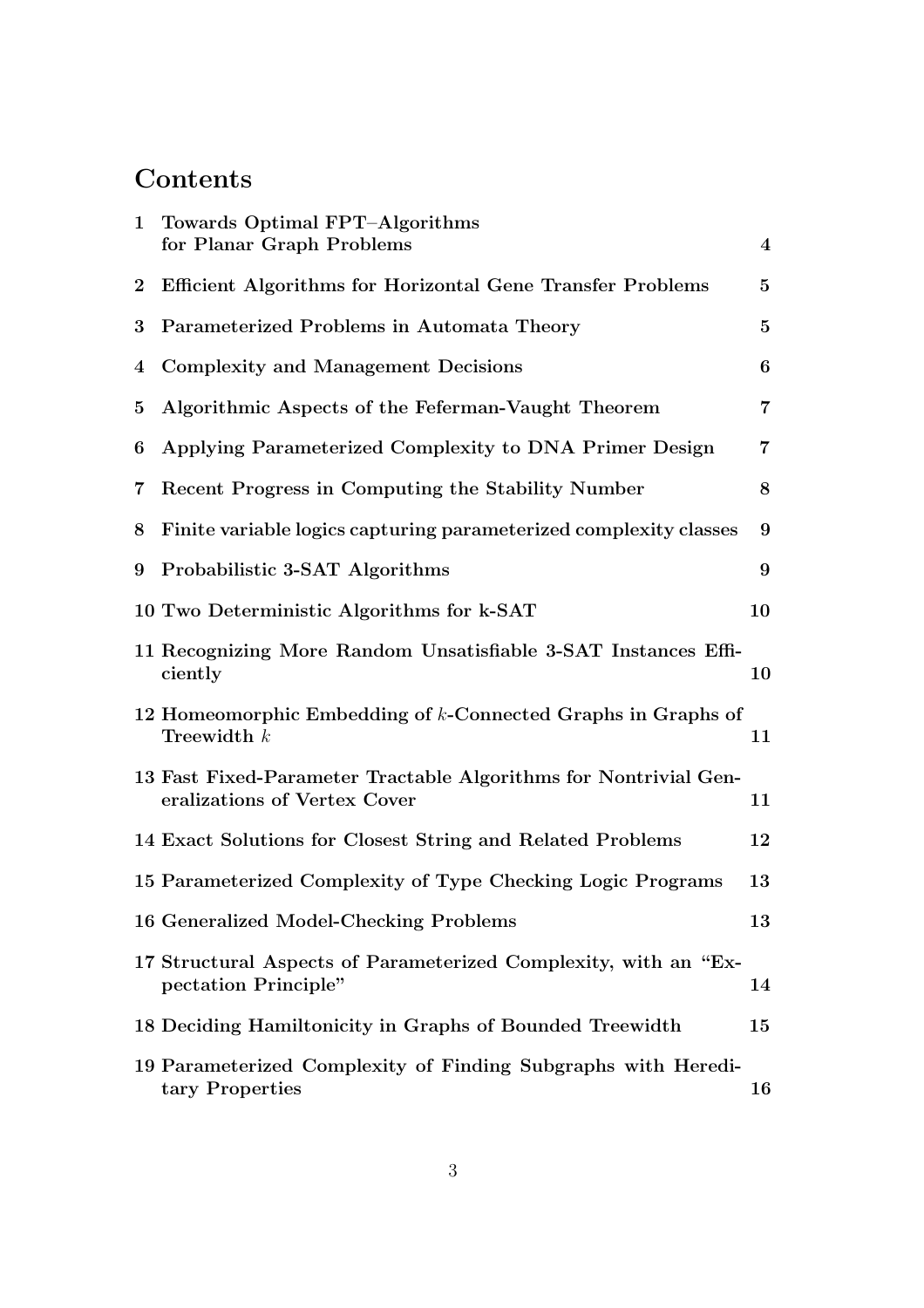| 20 On the Parameterized Complexity of Layered Graph Drawing       | 17 |
|-------------------------------------------------------------------|----|
| 21 A Fast Parameterized Face Cover Algorithm                      | 17 |
| 22 Call Control with $k$ Rejections                               | 18 |
| 23 Parametric Aspects of Parallel Complexity Theory               | 18 |
| 24 Parameterized Counting                                         | 19 |
| 25 News on the ICALP'2001 paper by Liming Cai and David Juedes 19 |    |
| 26 Open Problems                                                  | 20 |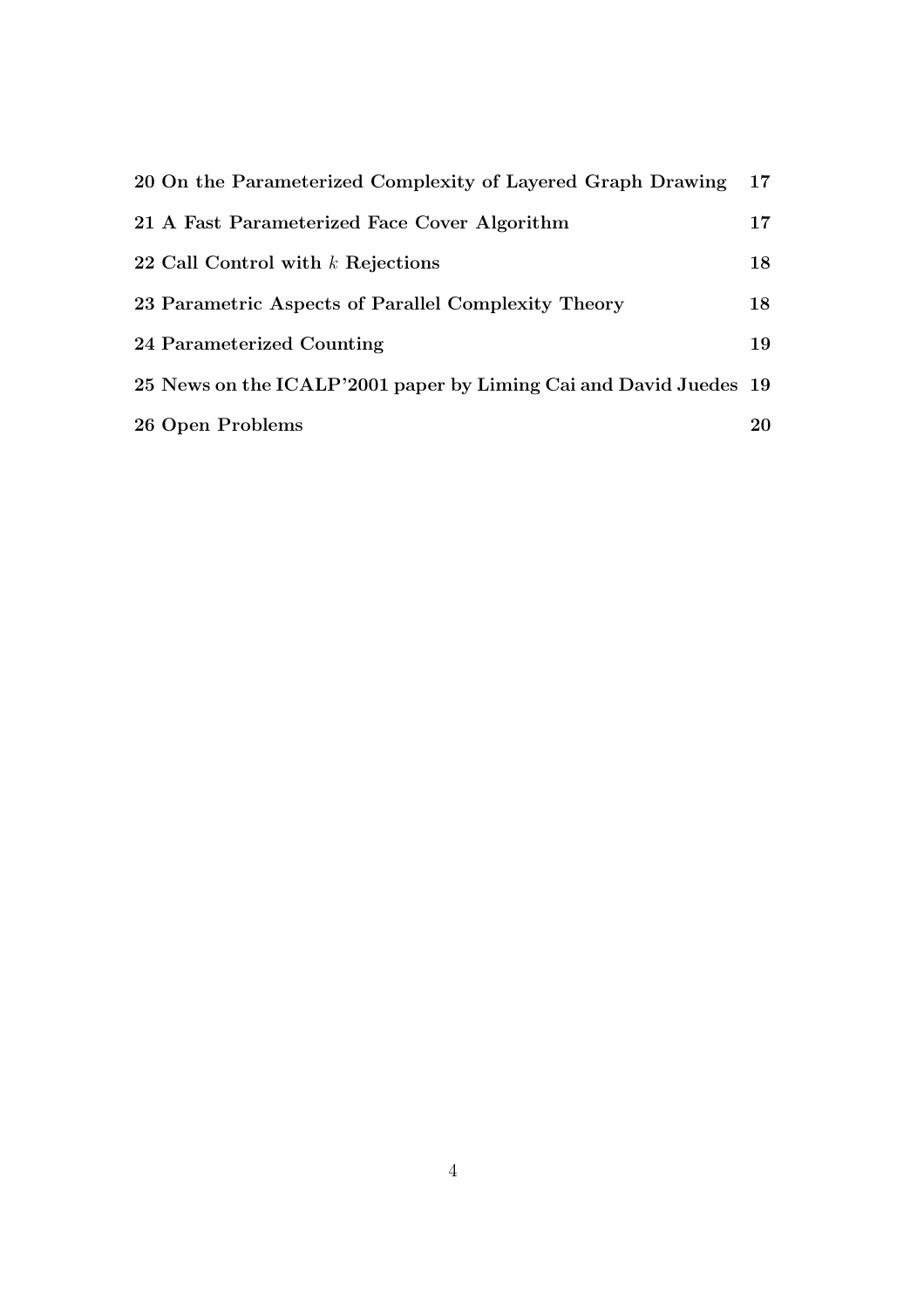## 1 Towards Optimal FPT–Algorithms for Planar Graph Problems

Jochen Alber

A parameterized problem is called fixed parameter tractable if it admits a solving algorithm whose running time on input instance  $(I, k)$  is  $f(k) \cdot |I|^{\alpha}$ , where f is an arbitrary function depending only on  $k$ . Skimming through the literature, typical functions that appear for FPT-problems are, e.g.,  $f(k) = c^k$  (VERTEX COVER),  $f(k) = c^{k^3}$  (TREEWIDTH), or even  $f(k) = k^k$  (FEEDBACK VERTEX SET), or  $f(k) = k!$  (MULTIDIMENSIONAL MATCHING).

In this talk I want to focus on obtaining a new qualitative behaviour of the exponential function  $f$  by presenting different techniques for designing algorithms where  $f(k) = c^{\sqrt{k}}$  for various planar graph problems (see [1, 2, 3] for our recent work on this issue).

In particular, I will concentrate on an approach followed in [2], where we coined the notion of what we call the "Layerwise Separation Property" (LSP) of a planar graph problem. Problems having this property include planar vertex cover, planar independent set, or planar dominating set. We prove that the LSP is sufficient for quickly computing a tree decomposition of a "yes"-instance of the problem with guaranteed treewidth of  $O(\sqrt{k})$ , which then can be used to solve the problem in the desired time. As a sideproduct of this, we derive some theoretical results relating, e.g., the domination number or the vertex cover number, to the treewidth of a planar graph.

Besides, I will report on first experimental results of our algorithms that were implemented using the LEDA library.

### References

- [1] J. Alber, H. Bodlaender, H. Fernau, and R. Niedermeier. Fixed parameter algorithms for planar dominating set and related problems. In Proc. 7th SWAT, vol. 1851 of LNCS, Springer, pp. 97–110, 2000. Full version accepted for Algorithmica.
- [2] J. Alber, H. Fernau, and R. Niedermeier. Parameterized complexity: exponential speed-up for planar graph problems. In Proc. 28th ICALP, vol. 2076 of LNCS, Springer, pp. 261–272, 2001.
- [3] J. Alber, H. Fernau, and R. Niedermeier. Graph separators: a parameterized view. In Proc. 7th COCOON, vol. 2108 of LNCS, Springer, pp. 318–327, 2001.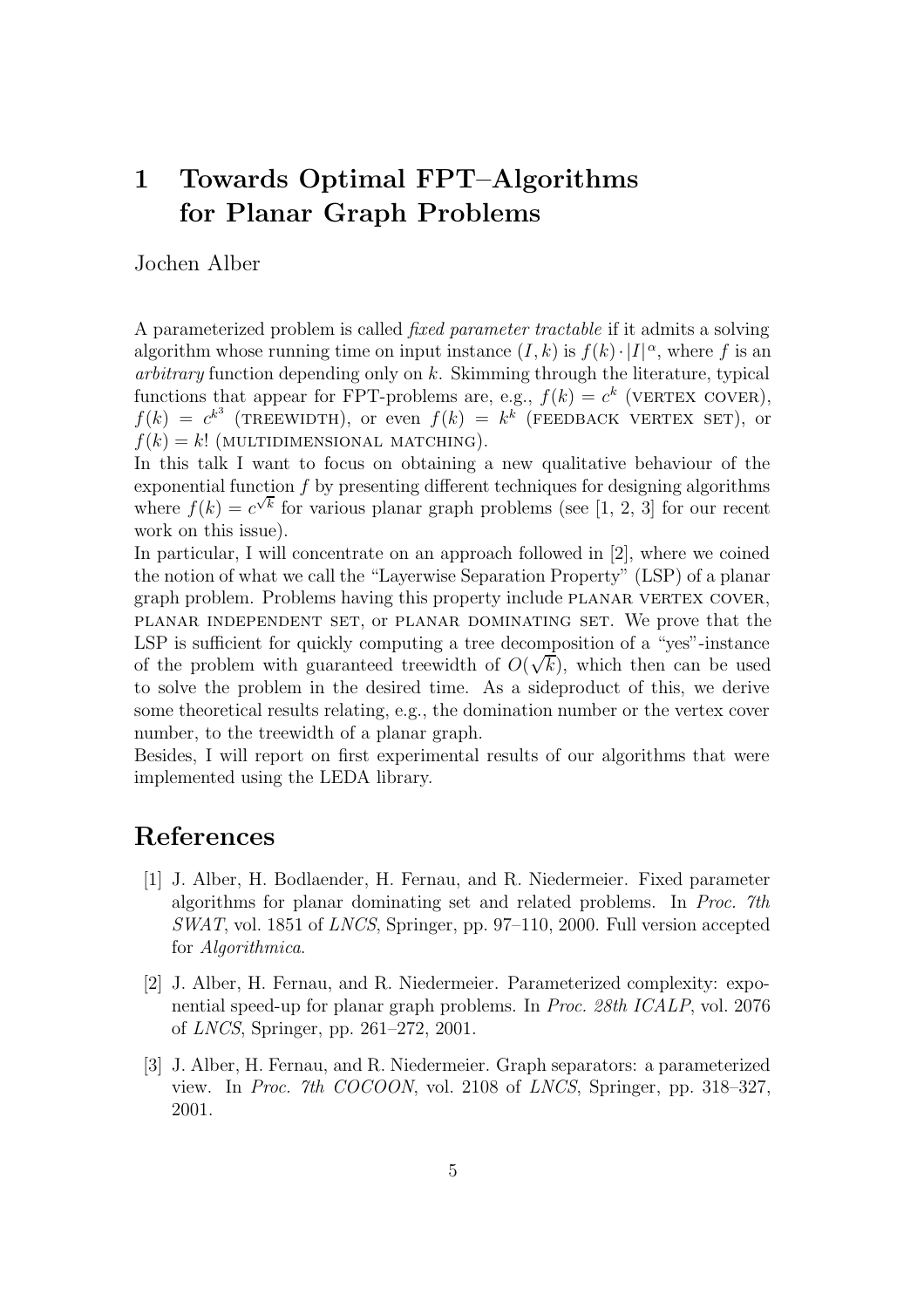## 2 Efficient Algorithms for Horizontal Gene Transfer Problems

### Michael Hallett

This talks covers our efforts to develop a model for *lateral gene transfer events* (a.k.a. horizontal gene transfer events) between a set of gene trees  $T_1, T_2, \ldots, T_k$ and a species tree S. To the best of our knowledge, this model possesses a higher degree of biological and mathematical soundness than any other model proposed in the literature. Among other biological considerations, the model respects the partial order of evolution implied by S. Within our model, we identify an activity parameter that measures the number of genes that are allowed to be simultaneously active in the genome of a taxa and show that finding the most parsimonious scenario that reconciles the disagreeing gene trees with the species tree is doable in polynomial time when the activity level and number of transfers are small, but intractable in general.

### 3 Parameterized Problems in Automata Theory

#### Todd Wareham

Consider the Deterministic Finite State Automaton (DFA) Intersection problem, which, given a set A of DFA over an alphabet  $\Sigma$ , asks if there is a string  $x \in \Sigma^*$ that is accepted by every DFA in A. This problem underlies various problems involving the composition and intersection of sets of finite state transducers (FST). All of these problems have applications within natural language processing; unfortunately, all of these problems are NP-hard and their best known algorithms compute the composite automaton by an iterative application of the pairwise state Cartesian-product construction, which requires  $O(|Q|^{|A|})$  time where |Q| is the maximum number of states in any finite state automaton in A. Can we do better?

In this talk, I apply techniques from parameterized complexity theory to assess the non-polynomial time algorithmic options for a subproblem of these problems, Bounded DFA Intersection, which requires x to be in  $\Sigma^k$  for a given  $k > 0$  such that  $k \leq |Q|$ . This analysis shows that relative to the set of problem-aspects  $\{|A|, k, |Q|, |\Sigma|\}$ , the only FPT algorithms are those whose running times are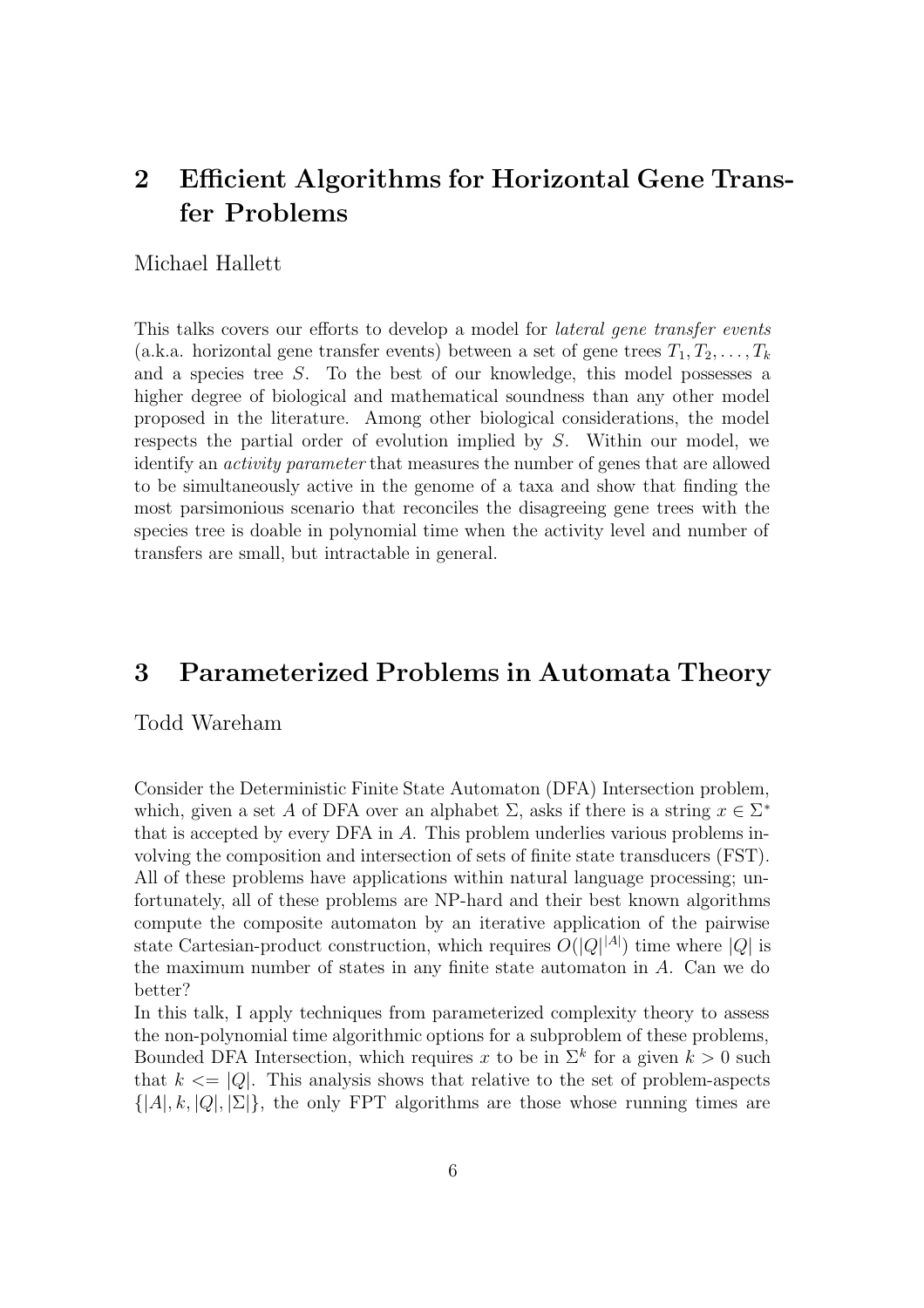non-polynomial in sets  $\{|Q|, |A|\}, \{|\Sigma|, k\}$ , or  $\{|Q|, |\Sigma|\}$  or one of their supersets; all other possibilities have been ruled out by W-hardness results derived by reductions from parameterized versions of the Longest Common Subsequence and Dominating Set problems. All of the hardness results and various of the algorithms also apply to the original problems mentioned above, including the composition of restricted types of FST, e.g., p-subsequential FST.

### References

[1] Wareham, H.T. (2000) "The Parameterized Complexity of Intersection and Composition Operations on Sets of Finite-State Automata." In Proceedings of the Fifth International Conference on Implementation and Application of Automata. Lecture Notes in Computer Science no. 2088. Springer-Verlag; Berlin.

### 4 Complexity and Management Decisions

Detlef Seese

The analysis of many complex problems in different areas of application shows that there seems to be a correlation between high complexity (NP-hardness) of the problem and the existence of large grids (as minors) in the underlying communication-structure defined by the problem. This criterion is specified and analysed in different areas of application. It is given a survey on related results in the areas of decidability of theories, graph algorithms, capital markets, riskmanagement, auctions, VLSI circuits, neural networks, software engineering and dynamical systems.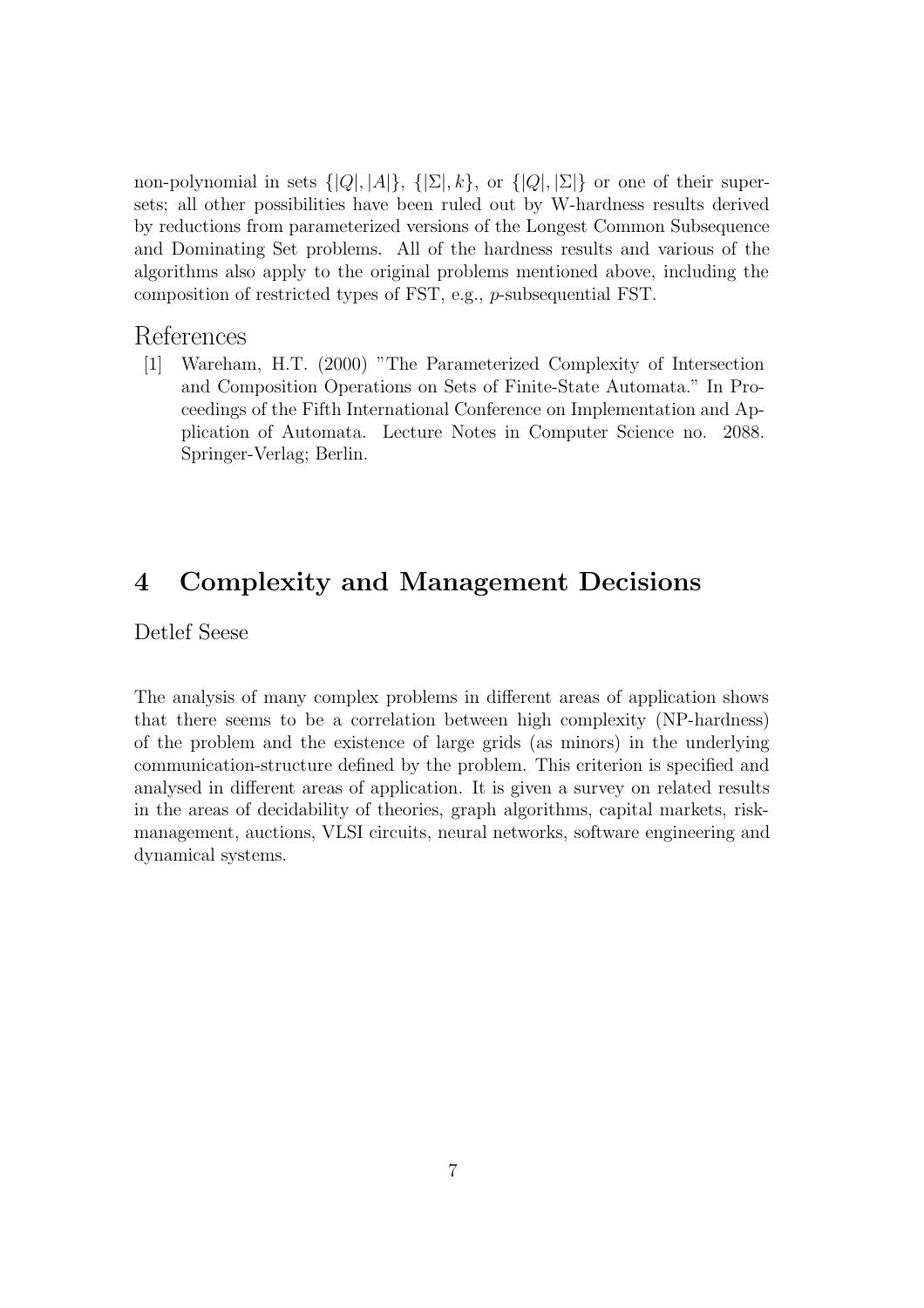## 5 Algorithmic Aspects of the Feferman-Vaught Theorem

Johann Makowsky

(Based on joint work with B. Courcelle, J. Marino, J. Przytycki, E. Ravve, and U. Rotics)

A. Tarski initiated the study of the behaviour of validity of formulas in structures when passing to substructures, forming union of chains, or other algebraic operations. The Feferman-Vaught Theorem says how the truth value of a formula of First Order Logic in a generalized product of structures depends on the factors and the index set. For generalized sums this can be extended to Monadic Second Order Logic MSOL (Laeuchli, Shelah, Gurevich). For finite structures this can be used to check MSOL properties of structures and to compute polynomial invariants (graph polynomials) of structures provided the structure was built inductively using sum-like operations. Graphs of bounded tree width and bounded clique width are built inductively using such operations. We give a precise definition of sum-like operations on structures and survey algorithmic applications in the realm of graph polynomials and link polynomials.

## 6 Applying Parameterized Complexity to DNA Primer Design

Patricia Evans

(joint work with A. Smith and H.T. Wareham)

Designing universal DNA primers for a set of strings can be done by finding substrings that are within a short Hamming distance from a substring of each string. This problem is known as the Closest Substring problem, and is known to be NP-hard. The use of long sequences and short substrings, with few errors, make this problem a good target for parameterized complexity. Parameters for the number of strings  $(m)$ , length of strings  $(n)$ , length of substring  $(l)$ , and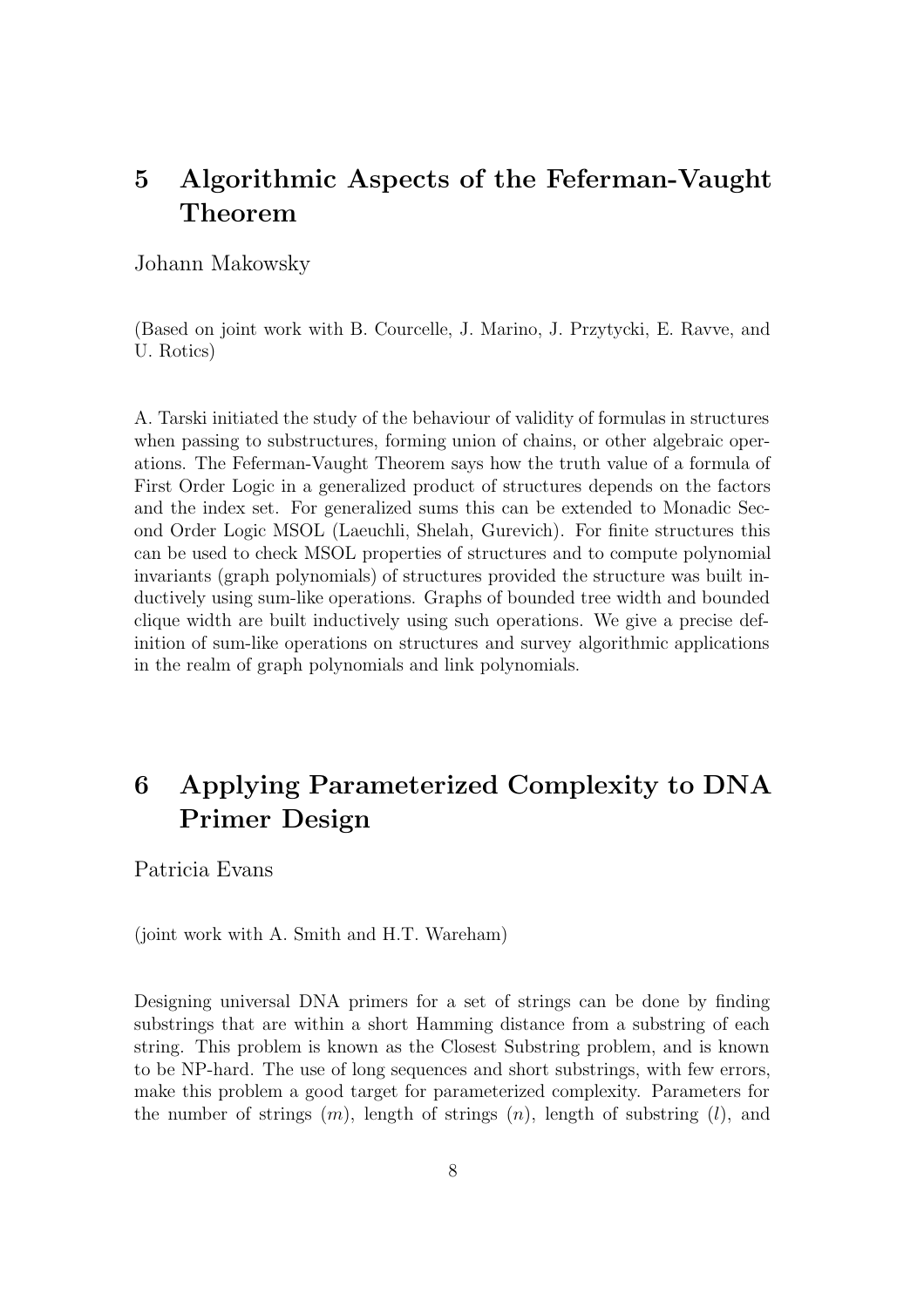Hamming distance  $(k)$  are specified and examined. We provide a survey of the fixed-parameter tractability of some of the parameterized variants of the problem, and specify two algorithms. The first FPT algorithm is based on tabulation (with parameters ( $[\Sigma]$ , l, and k), and the second is based on sets of similar substrings with reduction to problem kernel (using parameters  $|\Sigma|, l, k$ , and m). Each algorithm is suitable for different specific applications.

## 7 Recent Progress in Computing the Stability Number

#### John Michael Robson

We present three improvements to a known recursive branching algorithm (Robson, J.Alg 7, (1986), p. 425) for computing the stability number of an n vertex graph which reduce the time complexity to  $O(2^{cn})$  for c slighly smaller than 1/4. Firstly, we improve the analysis of the effectiveness of a dynamic programming approach to handling small  $(\leq m \text{ vertex})$  induced subgraphs of non-regular graphs of degree at most 9. Since it suffices to consider induced subgraphs which are connected and have no vertex of degree 1, we can upper bound the number of such subgraphs by  $n$  times the weighted sum of the 8-ary trees of size up to  $m$ with weight equal to  $2^{-number}$  of leaves (the previous algorithm used weights all equal to 1).

Secondly, a slightly more detailed case analysis of the neighbourhoods of a chosen vertex of degree at most 3 together with a more systematic use of constants for all cases bounding the factor by which the case is treated faster than the general case give better information on the time required when the graph has a vertex of low degree or when extra information is available on the stable sets to be considered. Finally, where the minimum vertex degree  $d$  lies in [4, 7], the algorithm considers the ball of radius 2 around one vertex  $A$  of degree  $d$  and applies the fact that there is a maximum stable set containing either  $A$  or at least two neighbours of A. For each of an exhaustive set of neighbourhood structures (i.e. partial specifications of this ball), a set of recursive calls is generated which minimises the time bound on the total computation provable by using the constants already derived as described above. The analysis of this algorithm requires consideration of more than 200, 000 neighbourhood structures and the d! permutations of the neighbour vertices for each one and is, of course, carried out by computer.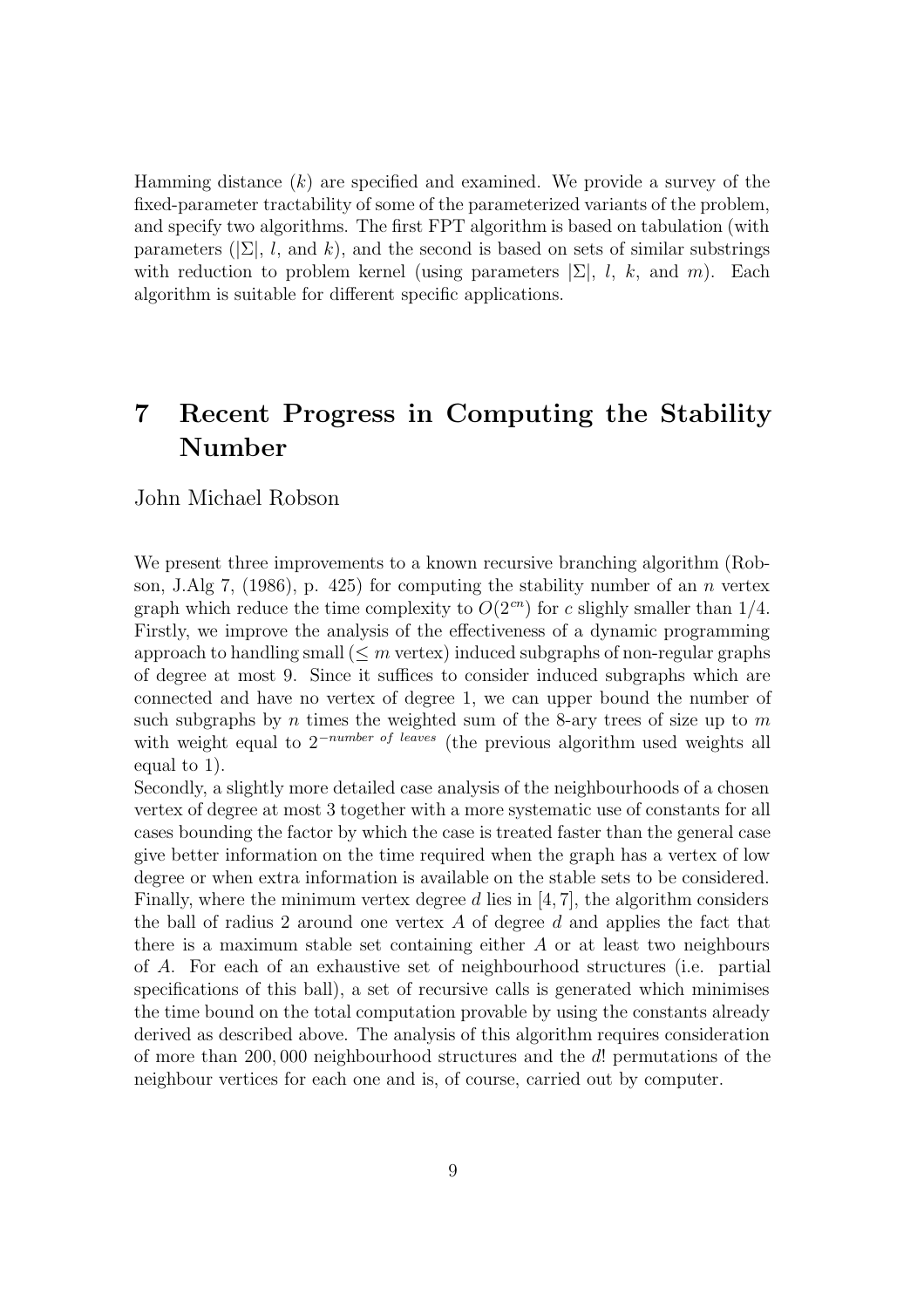## 8 Finite variable logics capturing parameterized complexity classes

Jörg Flum

(joint work with Martin Grohe.)

We present descriptive characterizations of the main parameterized complexity classes. For example, a problem Q on ordered graphs parameterized by natural numbers is in  $W[1]$  if and only if for some s, every slice of Q is definable by a formula of the form  $\exists x_1 \ldots \exists x_n \psi$ , where  $\psi$  is a Boolean combination of formulas of least fixed point logic containing at most s variables and only one fixed point operator.

### 9 Probabilistic 3-SAT Algorithms

Uwe Schöning

We present a series of 3 algorithms for 3-SAT (which can be generalized to k-SAT) based on the concept of local search from some randomly selected initial assignment, and restart if no satisfying assignment is found. The first version uses random initial assignments and a deterministic backtracking procedure to search for a satisfying assignment within Hamming distance  $n/4$  from the initial assignment. It achieves the bound  $(1.5<sup>n</sup>)$  (where *n* is the number of variables). The second algorithm replaces the backtracking search by a random walk, and using a Markov chain analysis (gambler's ruin problem) one can show the improved bound  $((4/3)^n)$ . The third algorithm, finally, looks out for "independent" clauses and chooses the initial assignment for variables in independent clauses in a biased way. It can be shown that the obtained bound is  $(1.3301<sup>n</sup>)$ .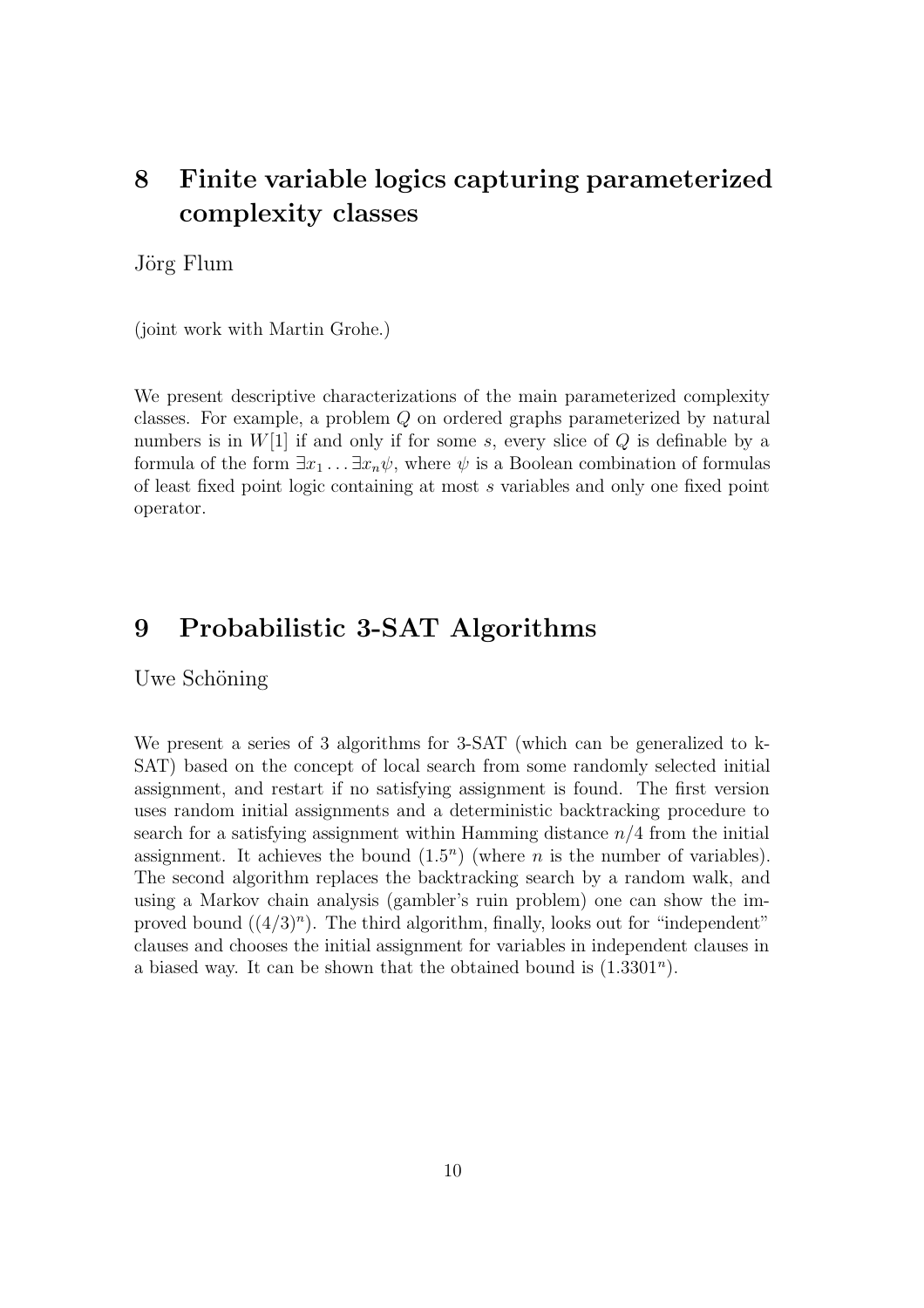### 10 Two Deterministic Algorithms for k-SAT

### Edward A. Hirsch

(a survey of joint papers with Dantsin, Goerdt, S.Ivanov, Kannan, Kleinberg, Papadimitriou, Raghavan, Schoening, Vsemirnov)

We survey two constructions for the derandomization of two families of randomized algorithms for k-SAT. The first construction derandomizes Schoening's random walk algorithm and uses covering codes. The second construction derandomizes the randomized unit clause elimination algorithm of Paturi, Pudlak and Zane, and uses projective geometry.

## 11 Recognizing More Random Unsatisfiable 3- SAT Instances Efficiently

Andreas Goerdt

(joint work with Joel Friedman)

It is known that random k-SAT instances with at least  $d_n$  clauses where  $d = d_k$ is a suitable constant are unsatisfiable (with high probability). This talk deals with the question to certify the unsatisfiability of such a random 3-SAT instance in polynomial time. A backtracking based algorithm of Beame et al. works for random 3-SAT instances with at least  $n^2/\log n$  clauses. This is the best result known by now.

We improve the aforementioned bound by Beame et al. to  $n^{3/2+\epsilon}$  for any  $\epsilon > 0$ . Our approach extends the spectral approach introduced to the study of random k-SAT instances for  $k \geq 4$  in previous work of the second author.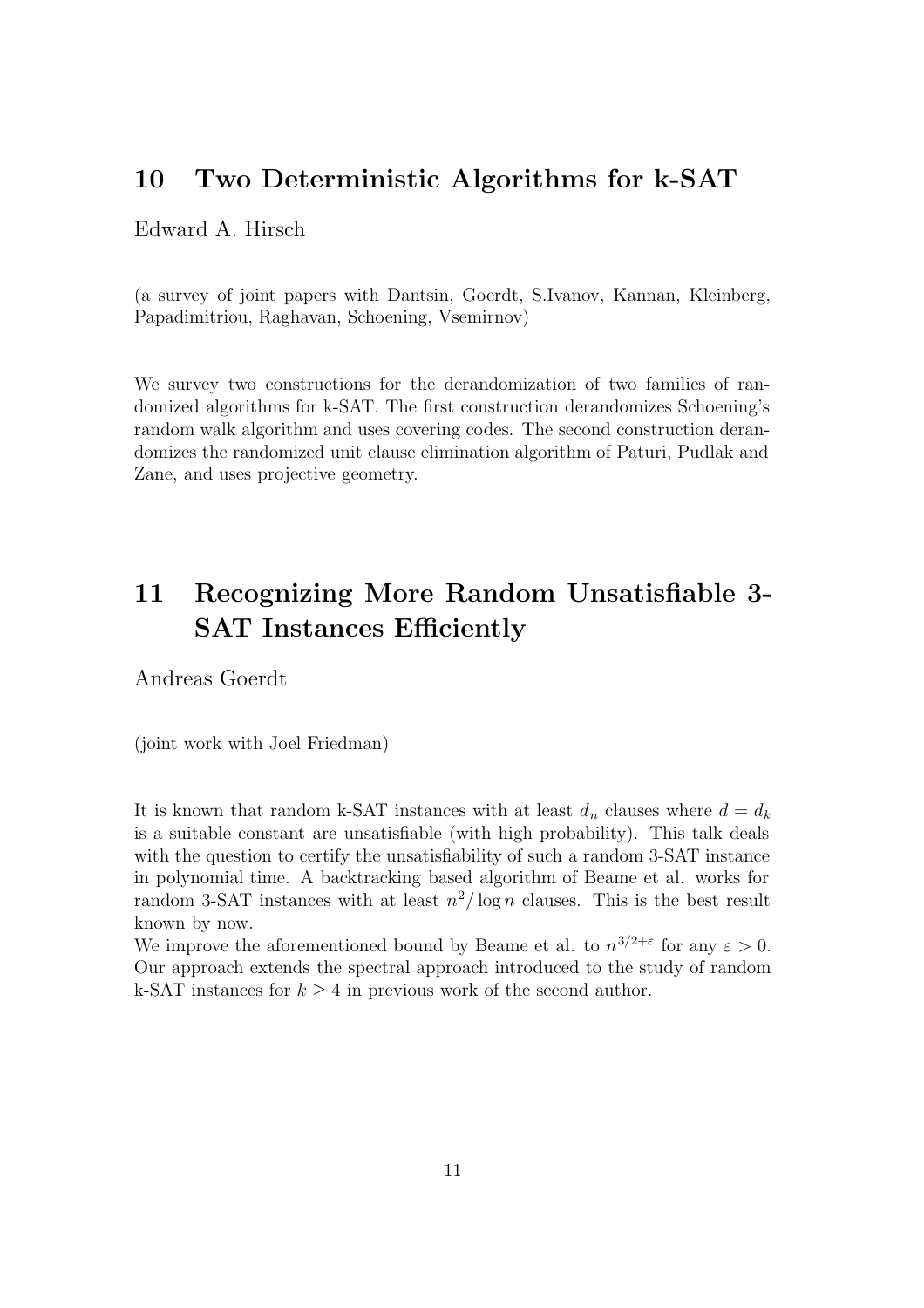## 12 Homeomorphic Embedding of k-Connected Graphs in Graphs of Treewidth  $k$

Torben Hagerup

(joint work with Arvind Gupta and Naomi Nishimura)

We study the problem of homeomorphic embedding of a guest graph G in a host graph  $H$ , i.e., of deciding whether G has a subdivision isomorphic to a subgraph of  $H$ . Matoušek and Thomas proved that the problem is NP-complete if  $G$  is connected and  $H$  is of treewidth  $k$ , for some constant  $k$ , and that the problem can be solved in polynomial time if  $G$  additionally is of bounded degree, but they left open the corresponding question for  $H$  of constant treewidth k and G being k-connected. We show that the latter problem can be solved in polynomial time for every fixed k, namely in  $n^{k}(-\infty)$  time. It is unknown whether (but seems unlikely to us that) the problem is fixed-parameter tractable with parameter  $k$ . The central part of our argument is a lemma showing that for tree decompositions of H of a particular kind, two vertices  $u$  and  $v$  are separated in H by the vertices in the bag of a node x of bag size k if and only if nodes whose bags contain  $u$  and v are separated by x in the tree decomposition of  $H$ . This enables us to reduce the number of combinations of partial solutions that need to be considered at  $x$ from a potentially exponential to a polynomial level.

## 13 Fast Fixed-Parameter Tractable Algorithms for Nontrivial Generalizations of Vertex Cover

#### Prabhakar Ragde

(joint work with Naomi Nishimura and Dimitrios Thilikos)

Our goal in this work is the development of fast algorithms for recognizing general classes of graphs. We seek algorithms whose complexity can be expressed as a linear function of the graph size plus an exponential function of  $k$ , a natural parameter describing the class. In particular, we consider the class  $\mathcal{W}_k(\mathcal{G})$ , where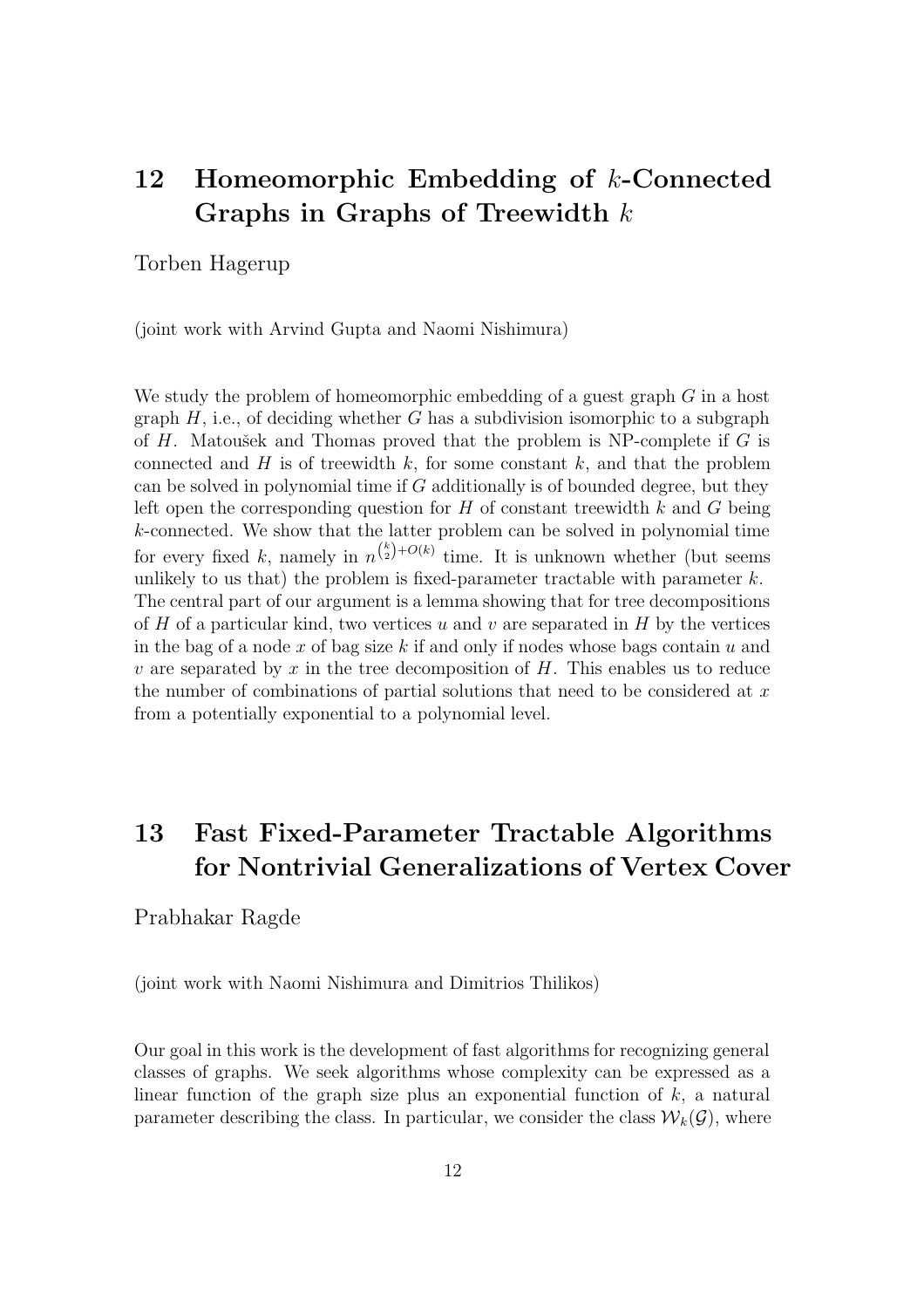for each graph G in  $W_k(G)$ , the removal of a set of at most k vertices from G results in a graph in G. (If G is the class of edgeless graphs,  $W_k(G)$  is the class of graphs with bounded vertex cover.)

When  $\mathcal G$  is a minor-closed class such that each graph in  $\mathcal G$  has bounded maximum degree, and all obstructions of  $\mathcal G$  (minor-minimal graphs outside  $\mathcal G$ ) are connected, we obtain an  $O((g+k)|V(G)|+(fk)^k)$  recognition algorithm for  $\mathcal{W}_k(\mathcal{G})$ , where q and f are constants (modest and quantified) depending on the class  $\mathcal{G}$ . If  $\mathcal{G}$ is the class of graphs with maximum degree bounded by D (not closed under minors), we can still obtain a running time of  $O(|V(G)|(D+k) + k(D+k)^{k+3})$ for recognition of graphs in  $\mathcal{W}_k(\mathcal{G})$ .

Our results are obtained by considering minor-closed classes for which all obstructions are connected graphs, and showing that the size of any obstruction for  $W_k(\mathcal{G})$  is  $O(tk^7 + t^7k^2)$ , where t is a bound on the size of obstructions for  $\mathcal{G}$ . A trivial corollary of this result is an upper bound of  $(k+1)(k+2)$  on the number of vertices in any obstruction of the class of graphs with vertex cover of size at most k. These results are of independent graph-theoretic interest.

(This work was also reported at WADS 2001.)

## 14 Exact Solutions for Closest String and Related Problems

Jens Gramm

(joint work with Rolf Niedermeier and Peter Rossmanith)

Closest String is one of the core problems in the field of consensus word analysis with particular importance for computational biology. Given k strings of same length and a positive integer d, find a "closest string" s such that none of the given strings has Hamming distance greater than  $d$  from  $s$ . CLOSEST STRING is NP-complete. In biological practice, however, d usually is very small.

We show how to solve CLOSEST STRING in linear time for constant  $d$  (the exponential growth in d is  $O(d^d)$ ). We extend this result to the closely related problems d-MISMATCH and DISTINGUISHING STRING SELECTION. Moreover, we give a linear time algorithm for CLOSEST STRING when  $k = 3$  and d is arbitrary. Finally, the practical usefulness of our findings is substantiated by some experimental results and an application in primer design.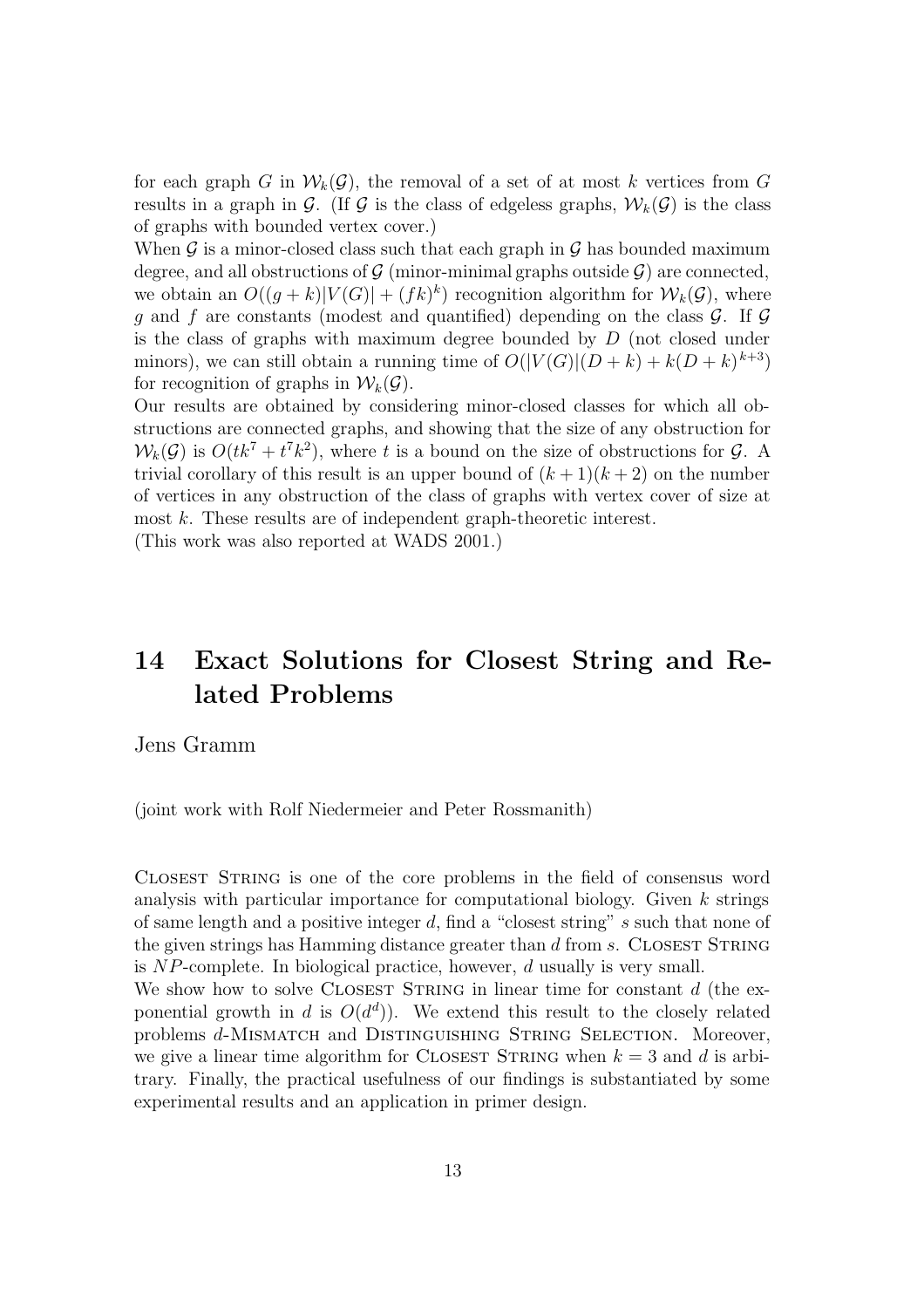## 15 Parameterized Complexity of Type Checking Logic Programs

### Witold Charatonik

Regular types are known in logic programming already for more than 25 years, but usually their definition is restricted to tuple-distributive regular sets of trees, that is, sets recognizable by top-down deterministic tree automata. Types defined this way were considered (by the logic-programming community) to be more efficient than general regular types. On the other hand the automata-theory community argued that general types are more expressive and the complexity of main algorithms (type inference and type checking) is the same (EXPTIME) in both cases.

In this talk we show that there is indeed a difference: the type checking problem for regular directional types for logic programs is fixed-parameter tractable if the types are restricted to be tuple-distributive, and is fixed-parameter intractable in the general case.

### 16 Generalized Model-Checking Problems

### Martin Grohe

A fundamental algorithmic problem, playing an important role in different areas of computer science, is the following model-checking problem:

Given a finite relational structure  $A$  and a formula  $F$  of some logic  $L$ , evaluate  $F$  in  $A$ .

The name model-checking is most commonly used for the appearance of the problem in automated verification. However, the problem of evaluating a query against a finite relational database is of the same type. Constraint satisfaction problems in artificial intelligence can also be seen as model-checking problems. Moreover, many of the best-known algorithmic problems can be directly translated into model-checking problems. Often, we are not only interested in a modelchecking problem itself, but also in certain variants, such as counting problems, which we refer to as generalized model-checking problems.

Generalized model-checking problems admit a natural parameterization in terms of the size of the input formula. I want to argue that parameterized model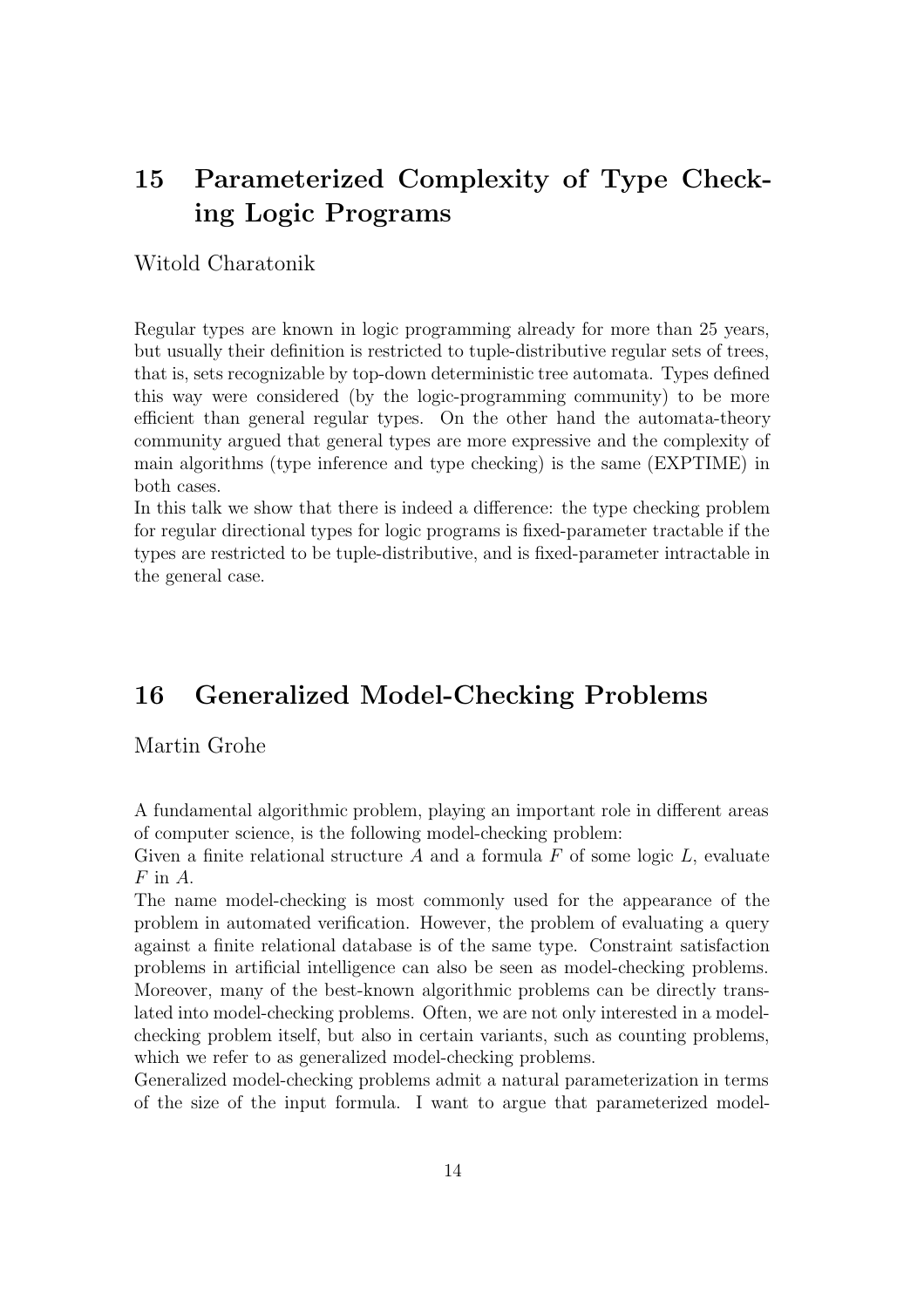checking problems provide a natural framework for parameterized complexity theory and then discuss a number of recent results on the parameterized complexity of generalized model-checking problems for first-order logic.

## 17 Structural Aspects of Parameterized Complexity, with an "Expectation Principle"

Kenneth W. Regan

We study the complexity of parameterized languages  $L$  along other "gradients"  $k(n)$  of the parameter k besides fixed ones. Complexity along these gradients is uniquely well-defined if we use the size of circuits  $C_{nk}$  computing  $L_{nk} = \{x : |x| =$  $n, \langle x, k \rangle \in L$  as the cost measure, though it is usual to speak of TM running time. Call L "normal" if for all x, the set of values k such that  $\langle x, k \rangle \in L$  is contiguous. Then we can associate to  $L$  one or both of the optimization problems  $Max_L$  [Min<sub>L</sub>] by: given x, maximize [minimize] k such that  $L(x, k)$  holds. Given a distribution  $D$  on instances  $x$  of a given size  $n$ , define one or both of

$$
EMax_L(n) = \sum_{x \text{ of size } n} Max_L(x) * Pr_D(x)
$$
  
 $EMin_L(n) = \sum_{x \text{ of size } n} Min_L(x) * Pr_D(x).$ 

When we omit mention of  $D$ , it is understood to be a "natural"—usually uniform distribution on the instances. Then we can state the following informal "Expectation Principles":

EP1: If  $EMax_L(n) = \Omega(n^e)$  or  $EMin_L(n) = \Omega(n^e)$  for some  $e > 0$ , then L should be fixed-parameter tractable.

EP2: If L is W[1]-hard [and in the W[t]-hierarchy], then  $EMax_L(n)$  or  $EMin_L(n)$ should be bounded above by a polynomial in  $log(n)$ .

We observe that a great many of the parameterized problems in the Downey-Fellows monograph, mainly those over graphs or strings or matrices (which have natural uniform distributions), abide by these principles. There are some technical difficulties, such as "duality" whereby the parameter " $k$ " stands for  $n - k$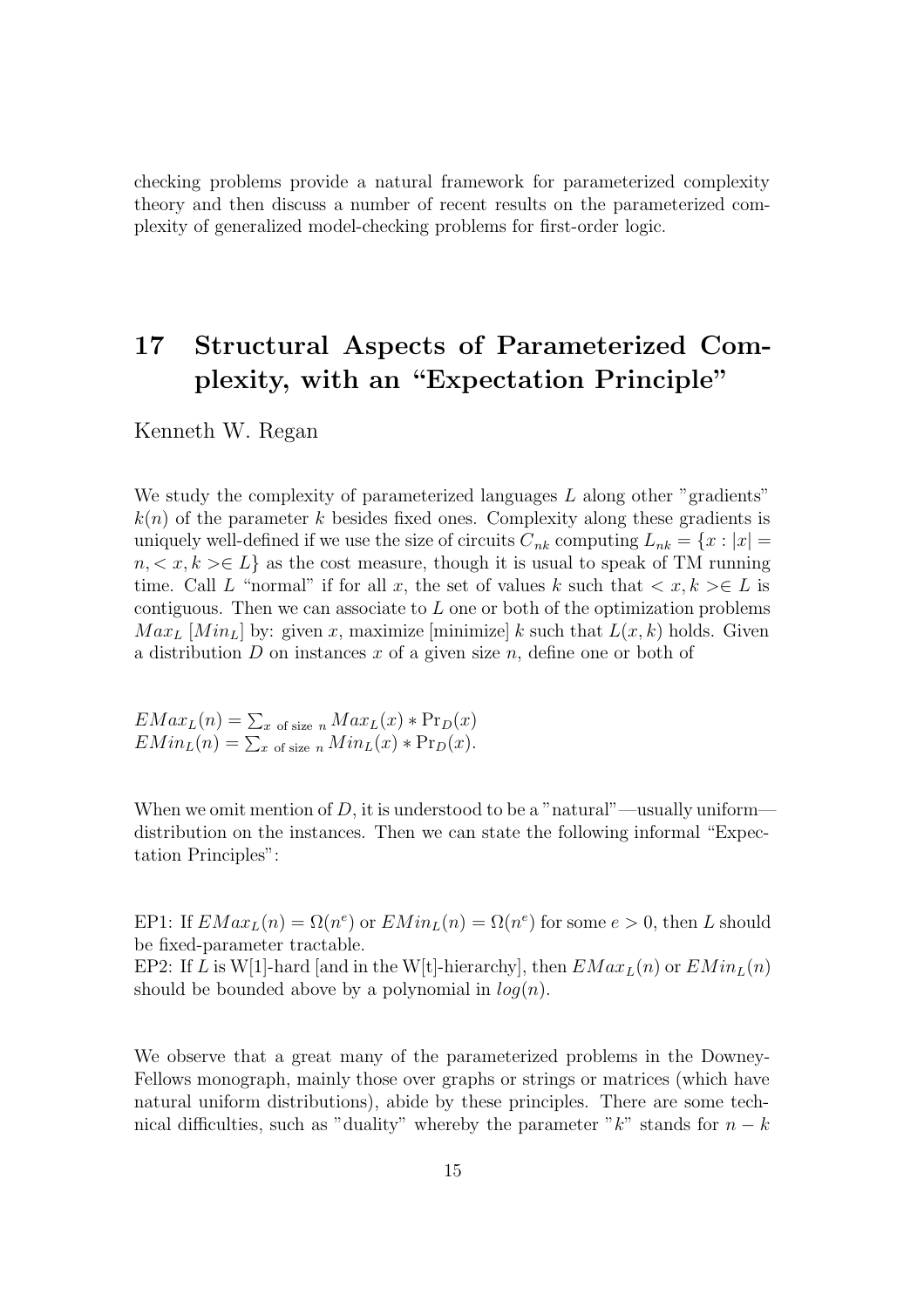or some other quantity, and exceptions such as CUTWIDTH and BANDWIDTH both having  $EMin(n) = n$  for uniformly random *n*-vertex graphs, but only CUTWIDTH is FPT while BANDWIDTH is W[1]-hard. The following results, building lightly on the subsequent talk by Venkatesh Raman, offer both support and exception for the principles:

(1) Let  $\Pi$  be a hereditary graph property, and let L be the parameterized language with  $Max_{L}(G)$  = maximize the number of nodes in G that induce a subgraph with property Π. Then L is W[1]-hard iff  $EMax_L(n)$  is asymptotic to  $2log(n)$ under uniform distribution on *n*-vertex graphs, and  $L$  is FPT otherwise. (2) Instead define L via  $Min<sub>L</sub>(G) =$  minimize the number of nodes whose removal leaves a graph in Π. Except for the "all" property,  $EMin<sub>L</sub>(n)$  is always asymptotic to n. It is known that whenever  $\Pi$  is defined by a finite set of forbidden subgraphs then L is FPT, in agreement with EP1, but when  $\Pi$  is the set of 3-colorable graphs, L is hard for the W[t] hierarchy and hence in partial exception to EP2.

We seek deeper connections to EP1 and EP2, and to study the complexity along gradients defined by  $EMax_L(n)$  or  $EMin_L(n)$ .

## 18 Deciding Hamiltonicity in Graphs of Bounded **Treewidth**

Walker M. White

Courcelle's Theorem states that, for any fixed k and any monadic second order property of graphs, we can construct an automaton that accepts exactly the parse strings of graphs of treewidth  $k$  that have this property. The proof of this theorem gives us a method for implementing the automaton; each state corresponds to a test set, or a collection of graphs that represent possible extensions of the parse string.

The difficulty in implementing Courcelle's Theorem is that the automata can be quite large. For example, the test sets in the automaton for deciding whether a graph of treewidth k is Hamiltonian or not have  $2<sup>t</sup> t!$  many elements. This means that the naive implementation of this automaton has  $2^{2^{t}t!}$  many states. One possible solution to this problem is to avoid constructing the entire automaton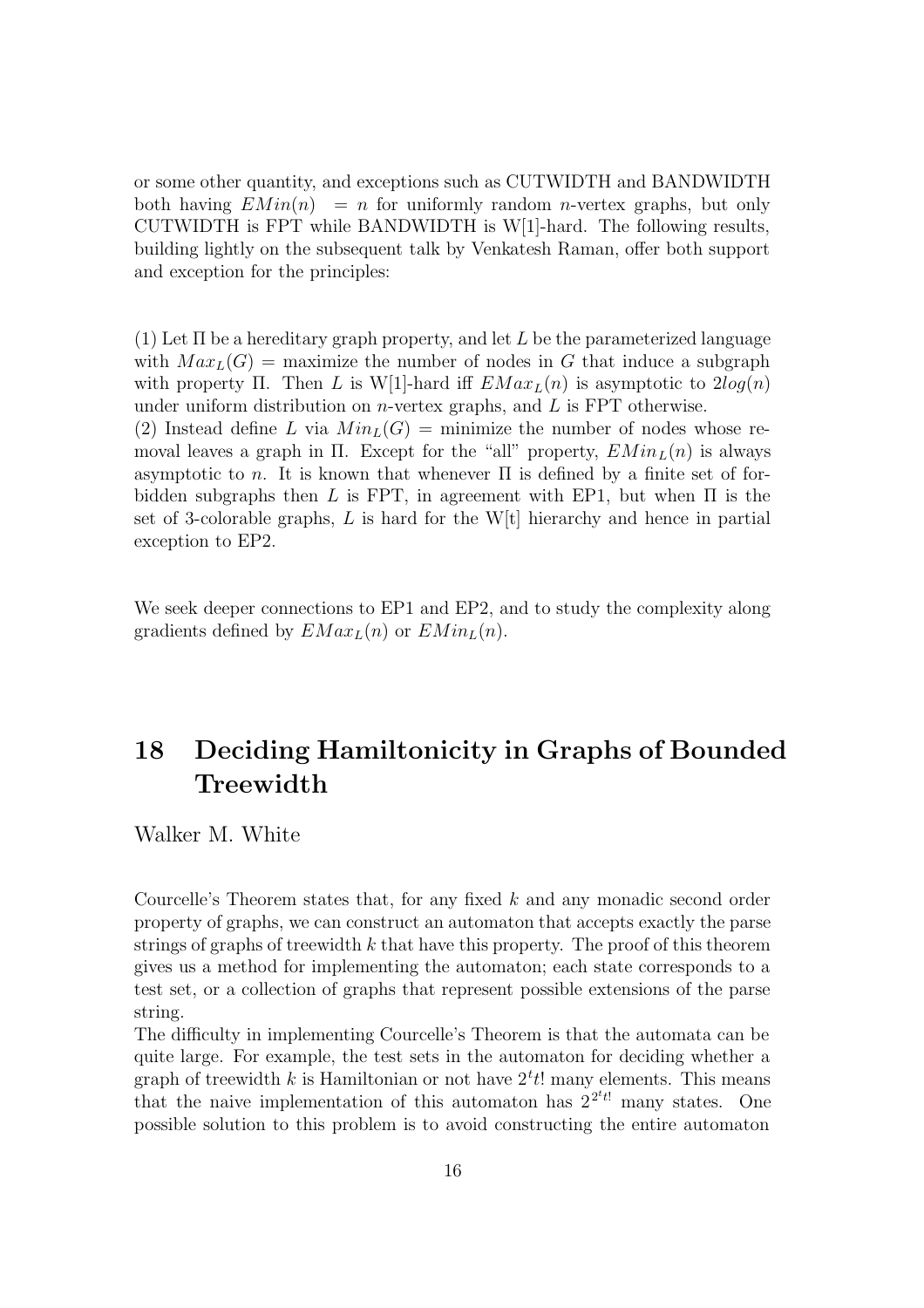while processing the parse string. Instead we build the automaton dynamically, only constructing states as they are needed.

We demonstrate how to use the test sets to dynamically construct the automaton for Hamiltonicity. This gives us an algorithm for determining whether or not a parse string of length n for a graph of treewidth k is Hamiltonian in time  $O(2^t t! n)$ . We conclude with a discussion of the difficulty in applying these techniques to Courcelle's Theorem in general.

## 19 Parameterized Complexity of Finding Subgraphs with Hereditary Properties

Venkatesh Raman

(joint work with Subhash Khot, Princeton University, USA)

We consider the parameterized complexity of the following problem: Given a graph G, an integer parameter k and a non-trivial hereditary property  $\Pi$ , are there k vertices of G that induce a subgraph with property  $\Pi$ ? This problem has been proved NP-hard by Lewis and Yannakakis. We show that if Π includes all trivial (edgeless) graphs but not all complete graphs or vice versa, then the problem is complete for the parameterized class  $W[1]$  and is fixed parameter tractable otherwise. Our proofs of both the tractability and hardness involve nontrivial use of the theory of Ramsey numbers.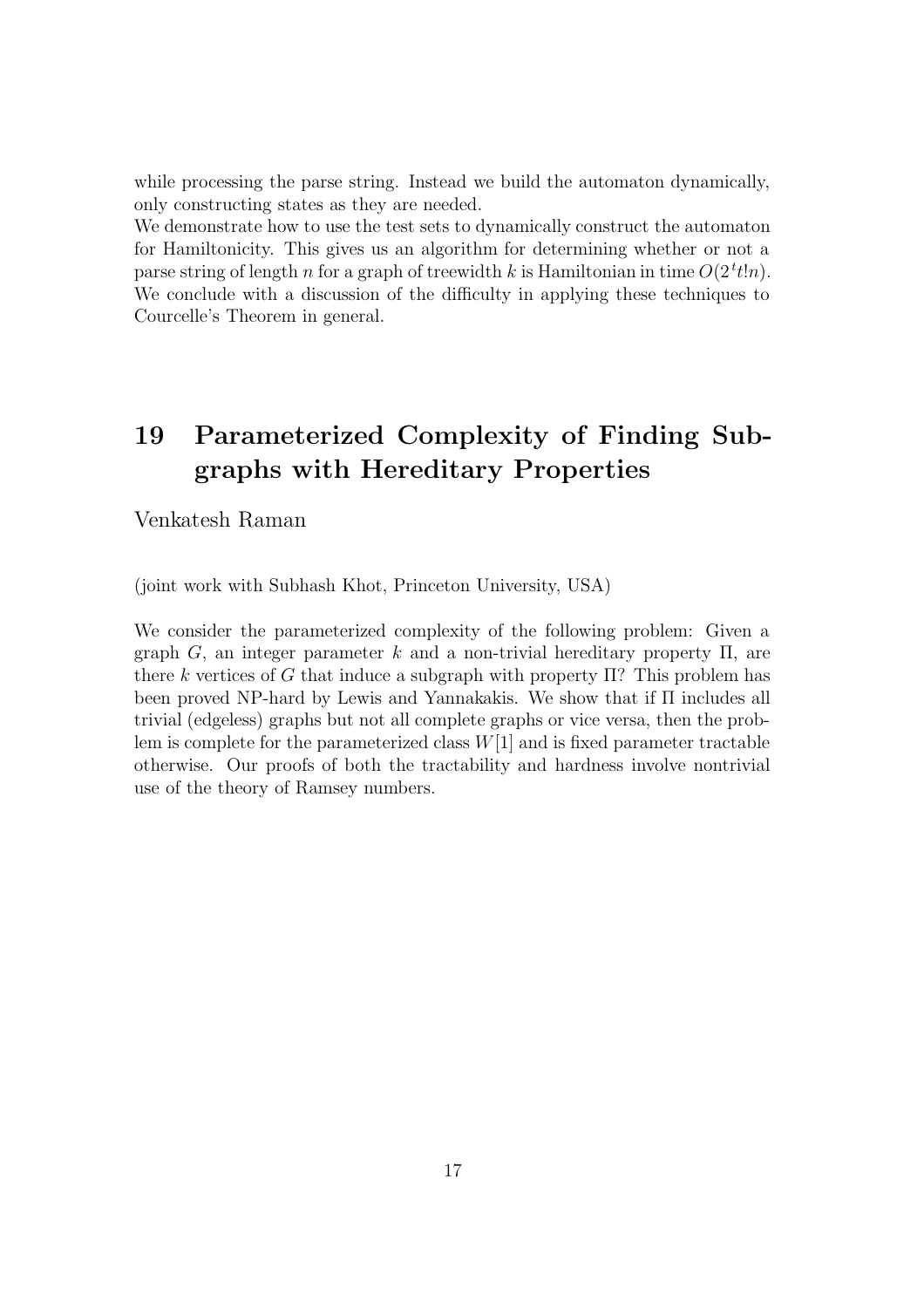## 20 On the Parameterized Complexity of Layered Graph Drawing

#### Naomi Nishimura

(Joint work with V. Dujmovic, M. Fellows, M. Hallett, M. Kitching, G. Liotta, C. McCartin, P. Ragde, F. Rosamond, M. Suderman, S. Whitesides, D. Wood)

We consider graph drawings in which vertices are assigned to layers and edges are drawn as straight line-segments between vertices on adjacent layers. We prove that graphs admitting crossing-free h-layer drawings (for fixed h) have bounded pathwidth. We then use a path decomposition as the basis for a linear-time algorithm to decide if a graph has a crossing-free h-layer drawing (for fixed h). This algorithm is extended to solve a large number of related problems, including allowing at most  $k$  crossings, or allowing at most  $r$  edge deletions to leave a crossing-free drawing (for fixed k or r). If the number of crossings or deleted edges is a non-fixed parameter then these problems are NP-complete. For each setting, we can also permit downward drawings of directed graphs and drawings in which edges may span multiple layers, in which case the total span or the maximum span of edges can be minimized. In contrast to the so-called Sugiyama method for layered graph drawing, our algorithms do not assume a preassignment of the vertices to layers.

### 21 A Fast Parameterized Face Cover Algorithm

Faisal N. Abu-Khzam

(joint work with Michael A. Langston)

A face cover of a plane graph, G, is a set of faces whose boundaries contain all vertices of G. When  $k$  is fixed and a face cover of size at most  $k$  exists, finding such a cover can be accomplished in linear time. Both the  $O(12<sup>k</sup>n)$  method of Downey-Fellows and the  $O(c^{\sqrt{k}}n+n^2)$ , where  $c=3^{36\sqrt{3}4}$  method of Alber et al rely on reductions to planar dominating set. We present a direct  $O(5<sup>k</sup>n)$  algorithm.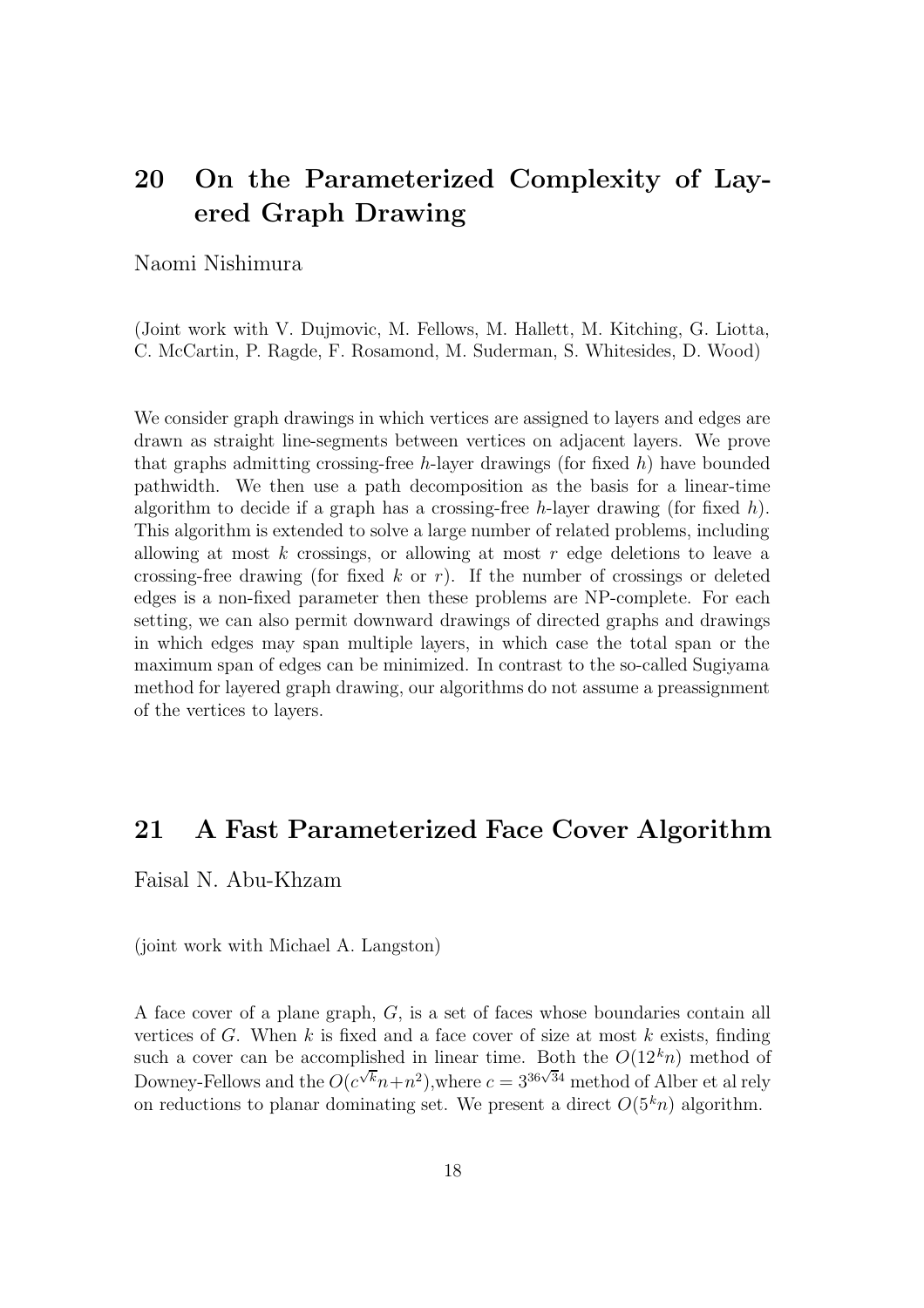### 22 Call Control with k Rejections

### Thomas Erlebach

Given a set of connection requests (calls) in a communication network, the call control problem is to accept a subset of the requests and route them along paths in the network such that no edge capacity is violated, with the goal of rejecting as few requests as possible. For the problem of computing a solution that rejects at most  $k$  requests, we give FPT algorithms for tree networks with arbitrary capacities and for trees of rings with unit capacities.

## 23 Parametric Aspects of Parallel Complexity **Theory**

Klaus-Jörn Lange

The use of reducibilities of polynomial growth in parallel complexity theory often leads to inadequate models which are unable to measure appropriately parameters like speed-up or efficiency. On the other hand, the use of linear time reducibilities doesn't yield any systematic framework adequate for the classification of parallel problems. Parameterized complexity offers tools to handle these questions. The talk presents a rather old idea to apply reductions of linear growth slicewise to languages. This approach is demonstrated by the example of fixed vs. general membership problems. This allows one for example to give evidence for certain fixed wordproblems to lie in P but not in a fixed  $DTIME(n^k)$ . A proof of this fact would imply  $P \neq NP!$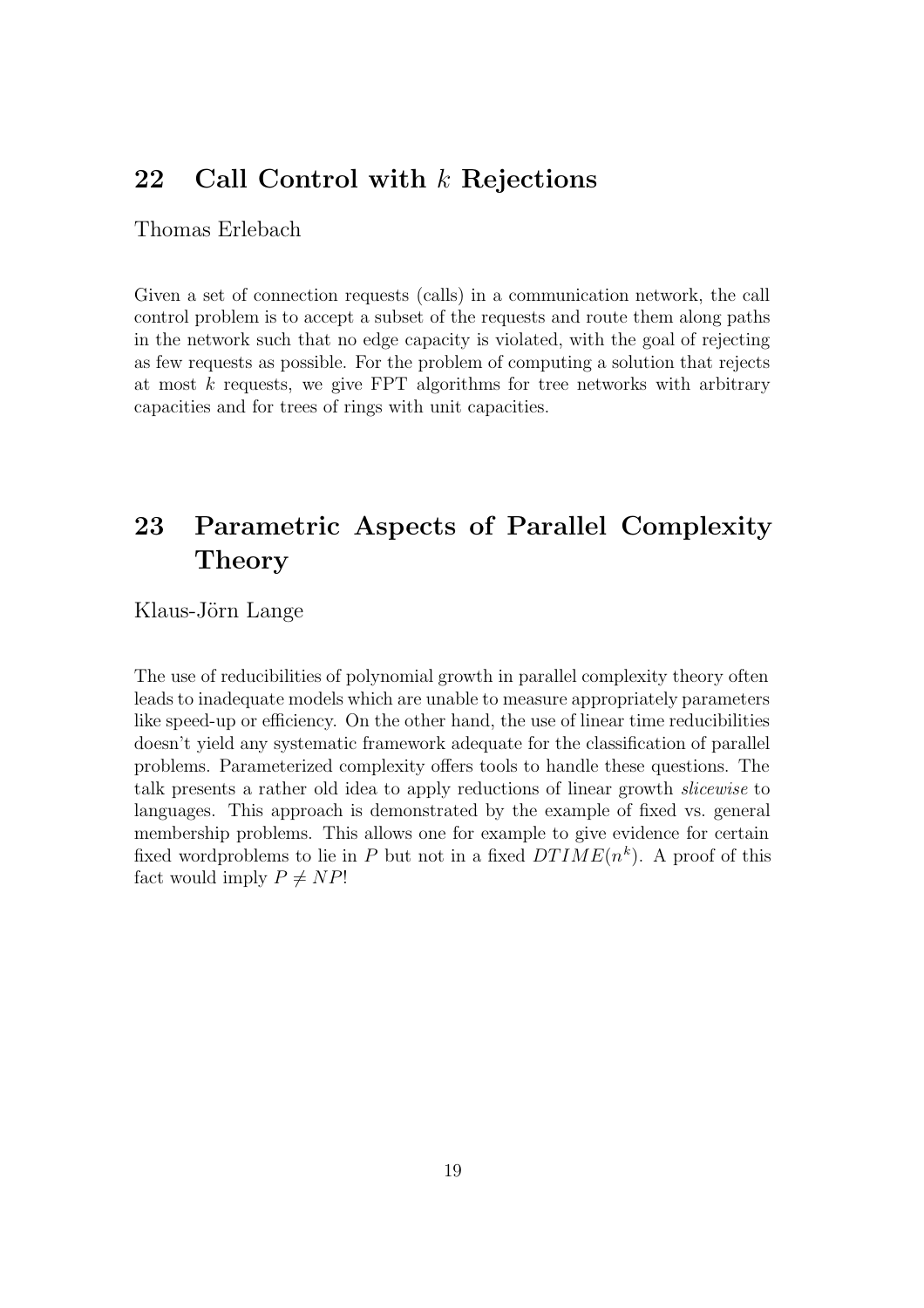### 24 Parameterized Counting

### Venkatesh Raman

(joint work with V. Arvind, IMSc. Chennai)

We look at the counting versions (both exact and approximate) of many parameterized problems whose decisions versions are fixed parameter tractable. We describe examples of fixed parameter tractable problems, whose counting versions are also fixed parameter tractable, as well as examples whose counting versions are W[1]-hard.

## 25 News on the ICALP'2001 paper by Liming Cai and David Juedes

Gerhard J. Woeginger

The paper "Subexponential parameterized algorithms collapse the W-hierarchy" by L. Cai and D. Juedes (Proceedings of ICALP'2001, Springer LNCS 2076, pp. 273-284, 2001) states the following main result: In case some MAX SNPhard problem can be solved in subexponential time, then  $W[1]=FPT$ . On thursday Aug/02/2001 (during the Dagstuhl seminar on parameterized complexity) a working group of ten people met, and discussed, and tried to understand the arguments of this paper. The talk summarizes the observations and conclusions of this working group.

(1) The proof of Lemma 3 (pages 278 and 279) is fatally flawed. The removal of the conflicting unit clauses  $(x)$  and  $(\neg x)$  messes up the calculations of the argument.

(2) There is no easy repair of the proof of Lemma 3. It can be shown that if for some  $c \geq 3$  and some  $r > 1/2$  the problem MAX C-SAT<sup>(r,1)</sup> is contained in XP, then P=NP. For that reason, any argument along the lines of the current proof should be doomed.

(3) The whole proof of the main result of Cai and Juedes breaks down.

(4) There might be hope to save the main result by centering the argument not around Max c-Sat, but around the following parameterized variant of Vertex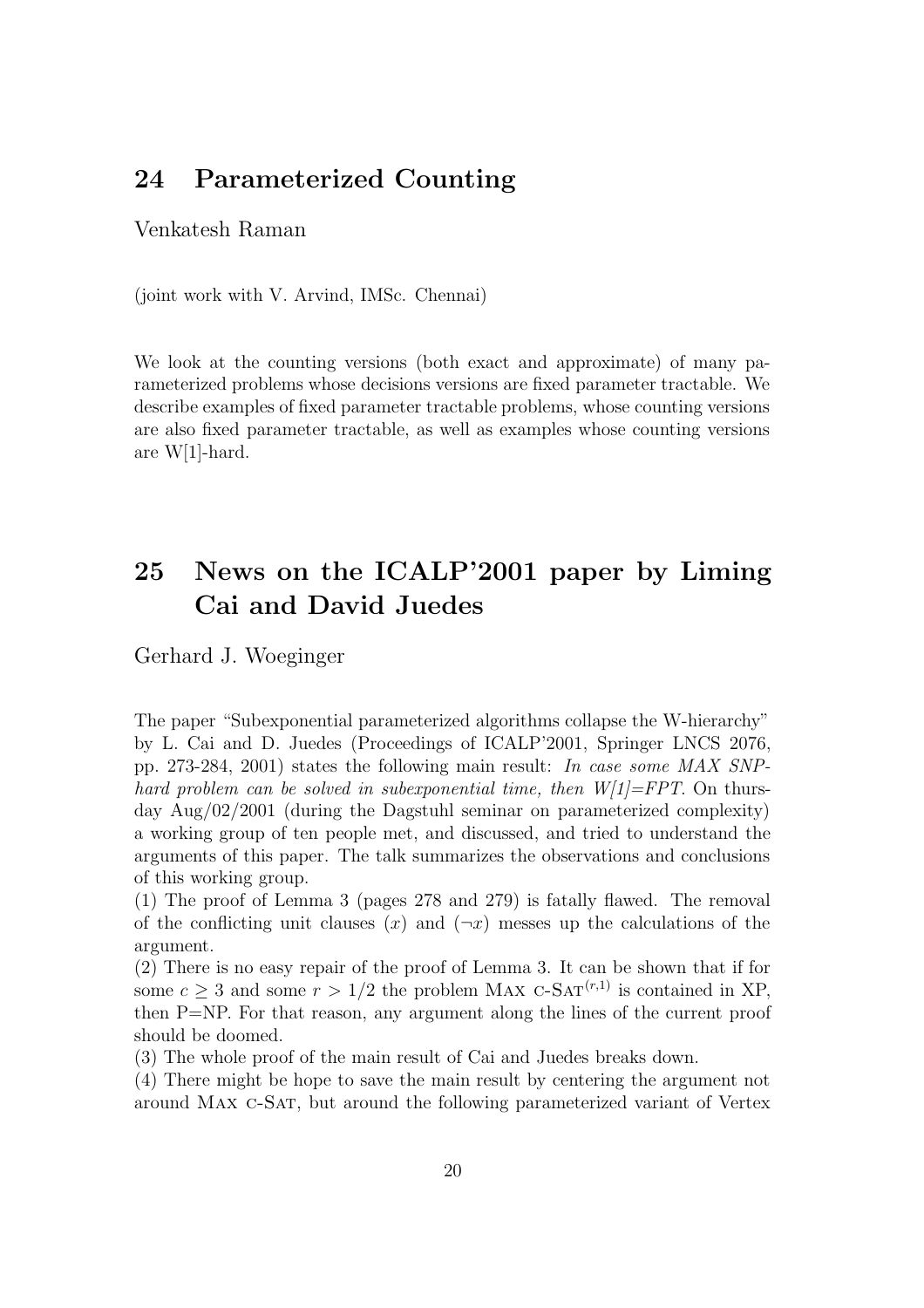Cover: Given a graph  $G = (V, E)$  and a parameter k, does there exist a vertex cover with  $k \log |V|$  vertices?

### 26 Open Problems

Benny Chor

Constructing phylogenetic (or evolutionary) trees from biological data is a classical problem in biology, and it still is a major challenge today. Most realistic formulations of the problem, which take errors into account, give rise to hard computational problems. Here, we concentrate on one specific method: quartet based tree reconstruction.

The input is a list of  $m$  quartets over  $n$  species. Each quartet is an unrooted binary tree on four species. A given quartet is consistent with a binary unrooted tree  $T$  if the subtree induced by  $T$  on the four leaves is the same as the given quartet. The goal is to construct a binary tree with the  $n$  species in its leaves, such that the total number of the satisfied quartets is maximized.

For a full input list  $(m = \binom{n}{4}$  $\binom{n}{4}$ , where each 4 tuple of species is represented by one quartet) it is easy  $(O(n^4)$  time) to solve the decision problem "is there a tree satisfying all m quartets?". For smaller values of  $m$ , however, even the decision problem is NP complete. The corresponding maximization problem is MAX SNP hard.

Currently, the best EXACT algorithm runs in time  $O(m3^n)$ . Values of n in the range 20 to 30 are of significant biological interest (e.g. when considering mammalian evolution). A trivial randomized algorithm (pick a random binary tree) satisfies  $m/3$  of quartets. This algorithm is easily derandomized.

From the point of view of parameterized complexity, it is known that given the full list  $(m = \binom{n}{4}$  $\binom{n}{4}$ , answering "is there a tree which satisfies all but k quartets" is in FPT (dependence on k is  $4^k$ ).

Interesting problems:

1. Smaller exponent for an exact algorithm (e.g.  $2^n$  instead of  $3^n$ ).

2. A different parameterized approach, capable of handling a fixed proportion cm quartets' errors.

3. An FPT algorithm for satisfying  $k + (m/3)$  quartets.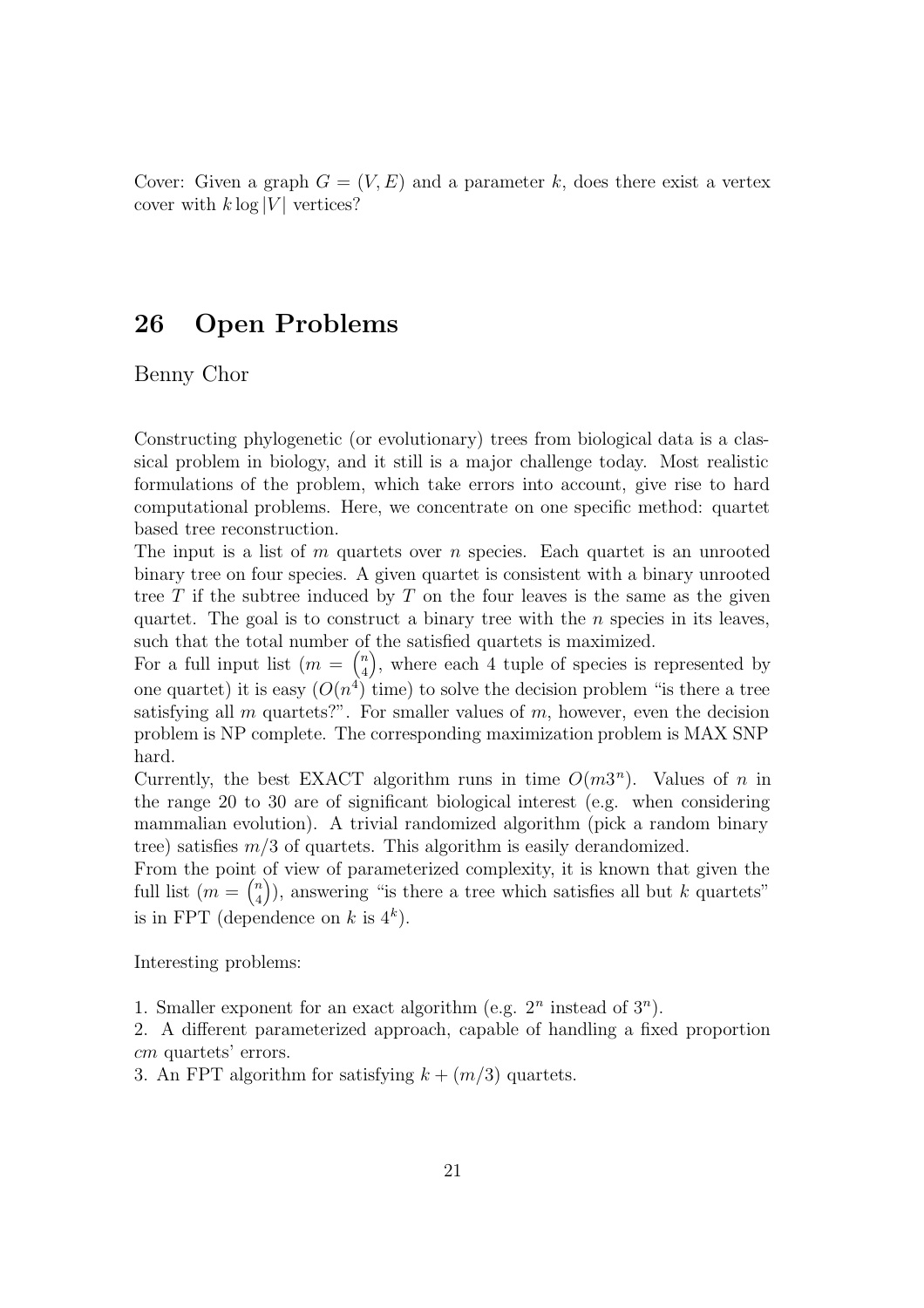### Rod G. Downey

Some problems:

1. Say somethings about the W-hierarchy. That is, make progress on any of the outstanding questions of separation, randomized collapse, collapse propagation, or the relationship between unknown memberships and collapse. For instance (as Mike Hallet asked at the workshop), one might hope to prove something like: if BANDWIDTH is in  $W[P]$  then  $W[P] = FPT$ .

2. Many of the known FPT algorithms use treewidth, and seem genuinely feasible if one is given a tree decomposition. However, there seems to be no really practical tree decomposition algorithm. Find one.

3. Investigate the structure of FPT. Reductions that are polynomial time in both n (the input size) and k (the parameter) may be useful here, or perhaps parametric logspace reductions. Hierarchies of automata are another possibility.

4. Investigate the practicality of COLOR CODING. The constants are, at present, horrendous in the derandomized versions of this FPT technique.

5. Develop other general parameters to explain the tractability of inputs for classes of problems which are theoretically intractable. (Treewidth, for example, has proven to be quite general.) So the parameter is the "topology" of the input — are there other possibilities?

6. Is there any hope for the Cai-Juedes approach? Is there the possibility of an FPT algorithm with a  $O(1+e)^k$  additive exponential parametric contribution for VERTEX COVER, for any  $e > 0$ , or is there a theory of thresholds that can be shown to apply here? How does the classical theory of, e.g., approximation thresholds, relate to this issue?

Mike Fellows

Some More Problems:

(1) Although the Cai-Juedes paper of ICALP 2001 turned out to be flawed, it nevertheless raised some extremely interesting possibilities and fresh perspectives. In particular, they initiated a program of "optimal" FPT algorithms that is still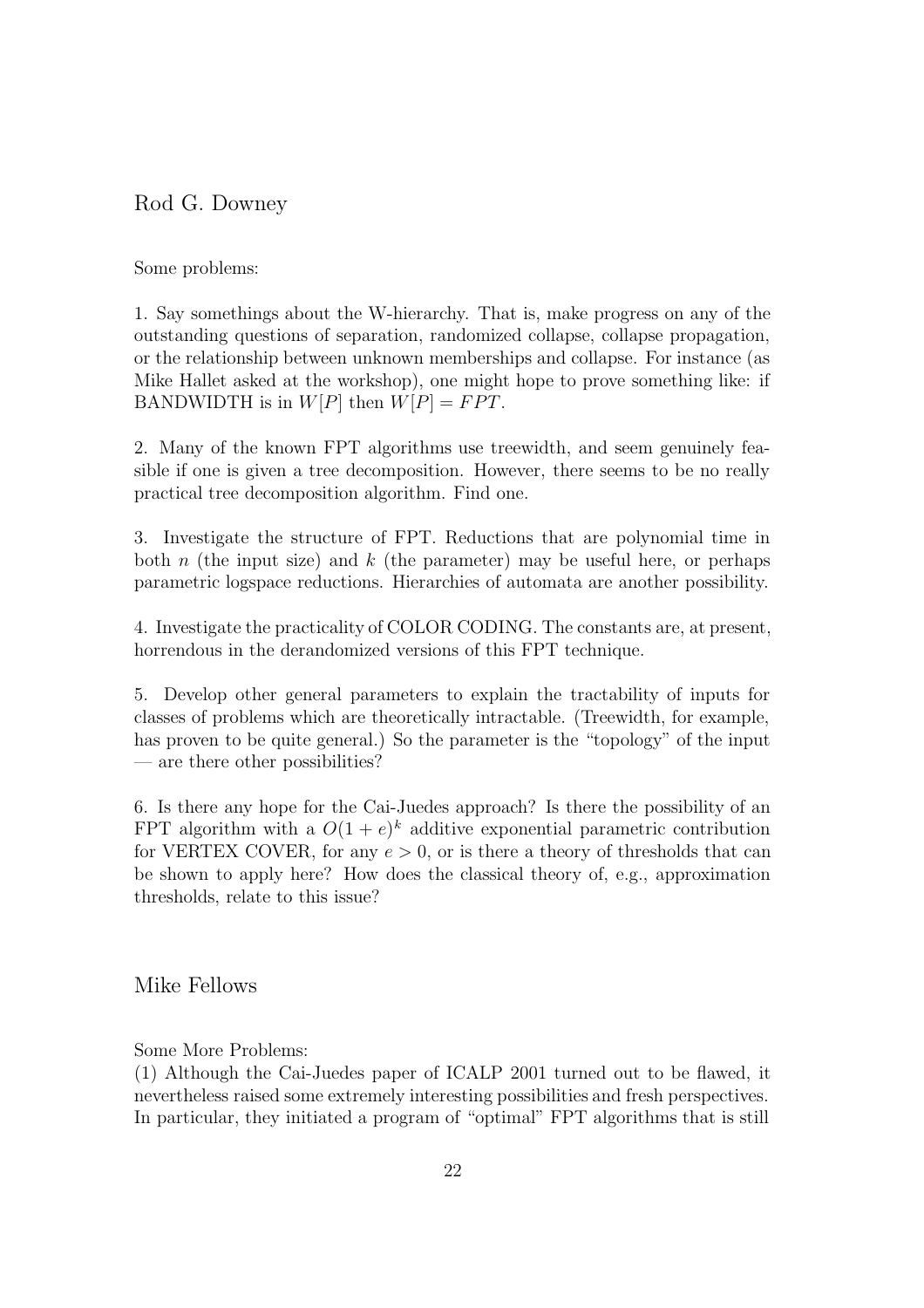viable, despite the collapse of their main theorem, and is, I think, one of the most important new ideas in the field. To be specific, their main theorem would have provided the starting point for proving an endless horizon of concrete results such as:

(a) There can be no FPT algorithm for VERTEX COVER with a running time of  $2^{o(k)}n^c$  unless FPT=  $W[1]$ .

(b) There can be no FPT algorithm for PLANAR VERTEX COVER with a running time of  $2^{o(\sqrt{k})}n^c$  unless FPT=  $W[1]$ .

(c) There can be no FPT algorithm for PLANAR DOMINATING SET with a running time of  $2^{o(\sqrt{k})}n^c$  unless FPT=  $W[1]$ .

The statement (c) would show that the new techniques and FPT results for planar problems presented at the workshop by Jochen Alber (and just a few weeks earlier at ICALP) are in some sense "optimal". This is still an extremely interesting and viable program, and results of Cai and Juedes that do hold up include that (a) implies (b) implies (c), and that all three statements are implied by the following: **Conjecture:** The k  $\log n$  VERTEX COVER problem is complete for  $W[1]$ .

There were various discussions at the workshop concerning the plausibility of this conjecture, and no consensus. My intuition favors the conjecture.

The natural way to attack this would be to try to encode the  $k$ -INDEPENDENT SET problem directly into the  $k \log n$  VERTEX COVER problem. Some useful gadgets are available (based on constructions introduced by Cai and Juedes), but one may argue that a normal many:1 reduction is impossible. The usual sort of many:1 combinatorial reduction of  $(G, k)$  to  $(G', k')$  allows G to be computably recovered from  $G'$ . The difficulty this raises is that because VERTEX COVER is 2k-kernelizable, we would then (normally) be provided the means to computably represent an arbitrary (e.g., Kolmogorov random)  $n$ -vertex graph  $G$  by a structure  $G'$  of size  $2k' \log n$ , for the proposed reduction, and this will not be possible. Elbow-deep in gadgeteering this issue arises quite concretely. So what does this mean for the above conjecture? It might only mean that we will have to use Turing reductions to show  $W[1]$ -hardness. The k log n VERTEX COVER problem belongs to  $W[P]$  — this is not very difficult to prove — but how does one show that it belongs to  $W[2]$ ? Those whose intuition is that the k log n VERTEX COVER problem is easier than  $W[1]$  might start here!

(2) Polynomial time is tolerated as a mathematical model of tractability because it is usually quite well-behaved: if you can do it in polynomial time, then normally the exponent in your polynomial is at most  $2 -$  in some rare extreme cases maybe 6 — and there is some sort of consensus that if your exponent is greater than 3 then your P-time algorithm is useless for practical purposes. If you present an algorithm that is  $O(n^{1000})$ , then most folks would not consider this as deserving the commercially honored label of "polynomial time" in the usual way. Eventually, the research community that is concerned with polynomial-time approximation schemes will begin to recognize this and begin to apply the in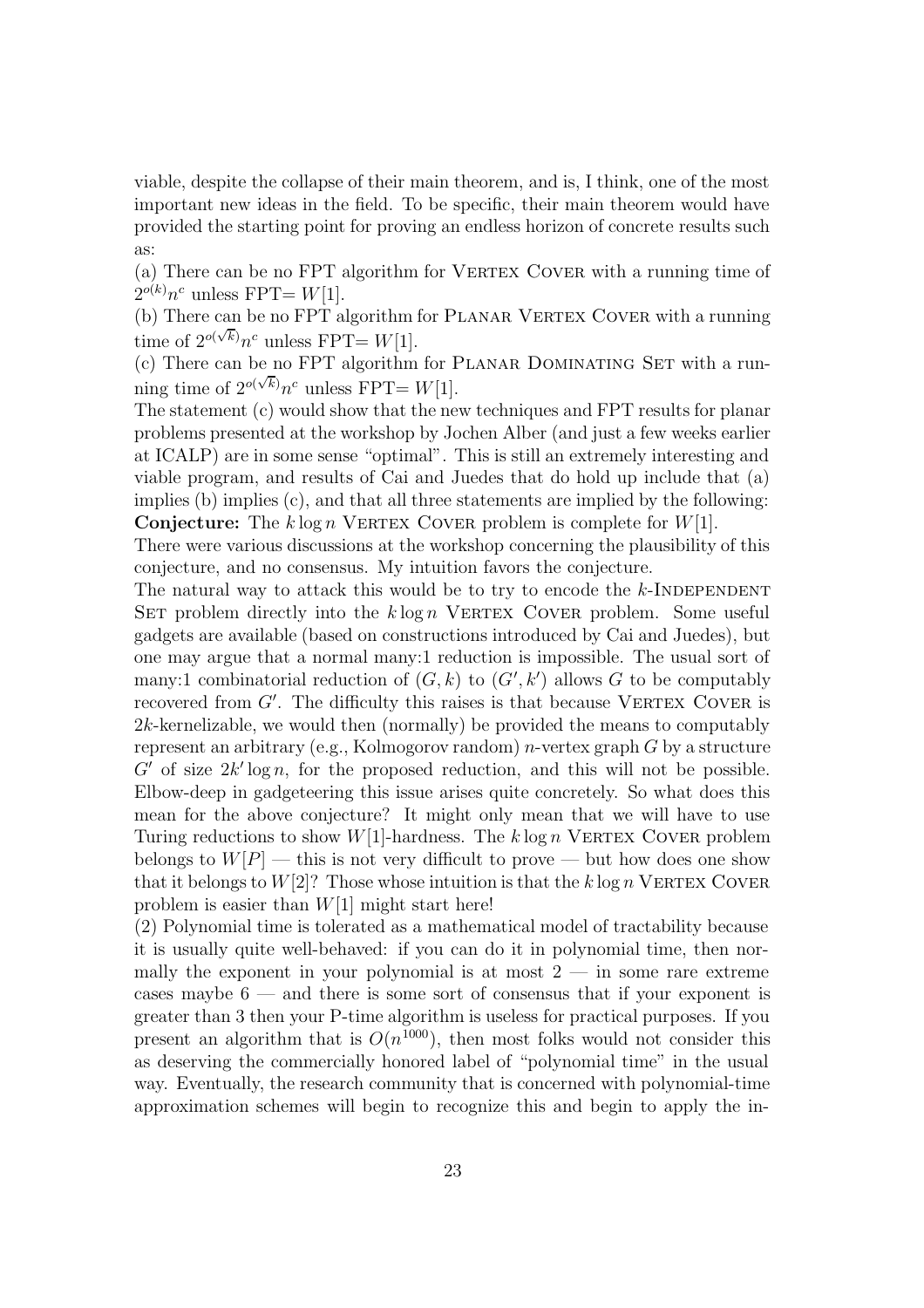evitable tool of Bazgan's Theorem in order to elucidate when PTAS's cannot be improved to EPTAS's. (To state my prejudices quite plainly, I think it is a bit of a scandal that so little attention is currently being paid to the difference between a PTAS and an EPTAS.)

To review the issues, a PTAS computes a solution that is within a factor of  $(1+\epsilon)$ of optimal in time that is polynomial for each  $\epsilon$ . For example, Khanna and Motwani described three planar logic problems in a FOCS '96 paper that have PTAS's running in time  $O(n^{35k^2})$ , where  $k = 1/\epsilon$ . This is polynomial for each fixed  $\epsilon$ , for sure, but for a 20% approximation we are looking at a polynomial-time algorithm that is  $O(n^{875})$ . It would be much better if we could get an EPTAS (efficient PTAS — terminology due to Cesati and Trevisan) with a running time of, for example,  $O(2^k n^3)$ , which would purchase quite good approximations. However, Cai, Fellows, Juedes and Rosamond have shown (manuscript available) that all three of these optimization problems considered by Khanna and Motwani have W[1]-hard associated parameterized problems, and so by Cristina Bazgan's theorem (later and independently proved by Cesati and Trevisan), they probably do not have EPTAS's. There are lots of PTAS's for which this rather well-motivated issue has not yet been explored. Get 'em while they're hot!

There is much more to explore here. The goodness of an approximation algorithm can be expressed in a variety of ways, with the PTAS regime of "... within a factor of  $(1 + (1/k))$  of optimal," being only one of a wide variety of ways to frame the question. One would of course expect to have to pay more for a better approximation, and the goodness of the approximation (however this is expressed) is an obvious parameter. There really are just two basic ways that a polynomial running time can become more expensive for better approximations: by blowing up the degree of the polynomial, or by blowing up the constant in front. Some examples of how to use this perspective:

(a) Is it  $W[1]$ -hard to approximate a minimum dominating set in an *n*-vertex graph to within a factor of  $(\log n)^{1/k}$ ? (David Johnson showed in 1974 that an approximation to within a factor of  $(1 + \log n)$  can be computed in polynomial time.)

(b) Is it  $W[1]$ -hard to find a dominating set in a tournament that is within a factor of  $(\log n)^{1/k}$  of minimum size, or can this be done in FPT time? This can easily be accomplished in polynomial time when  $k = 1$ .

(c) Is there a straightforward combinatorial reduction showing that it is  $W[1]$ hard to approximate a minimum coloring of an n-vertex graph to within a factor of  $n^{1/k}$  of optimal?

The reductions that might prove such things would presumably require new kinds of gadgets, but this is not necessarily a big obstacle — nothing of this sort has so far been attempted.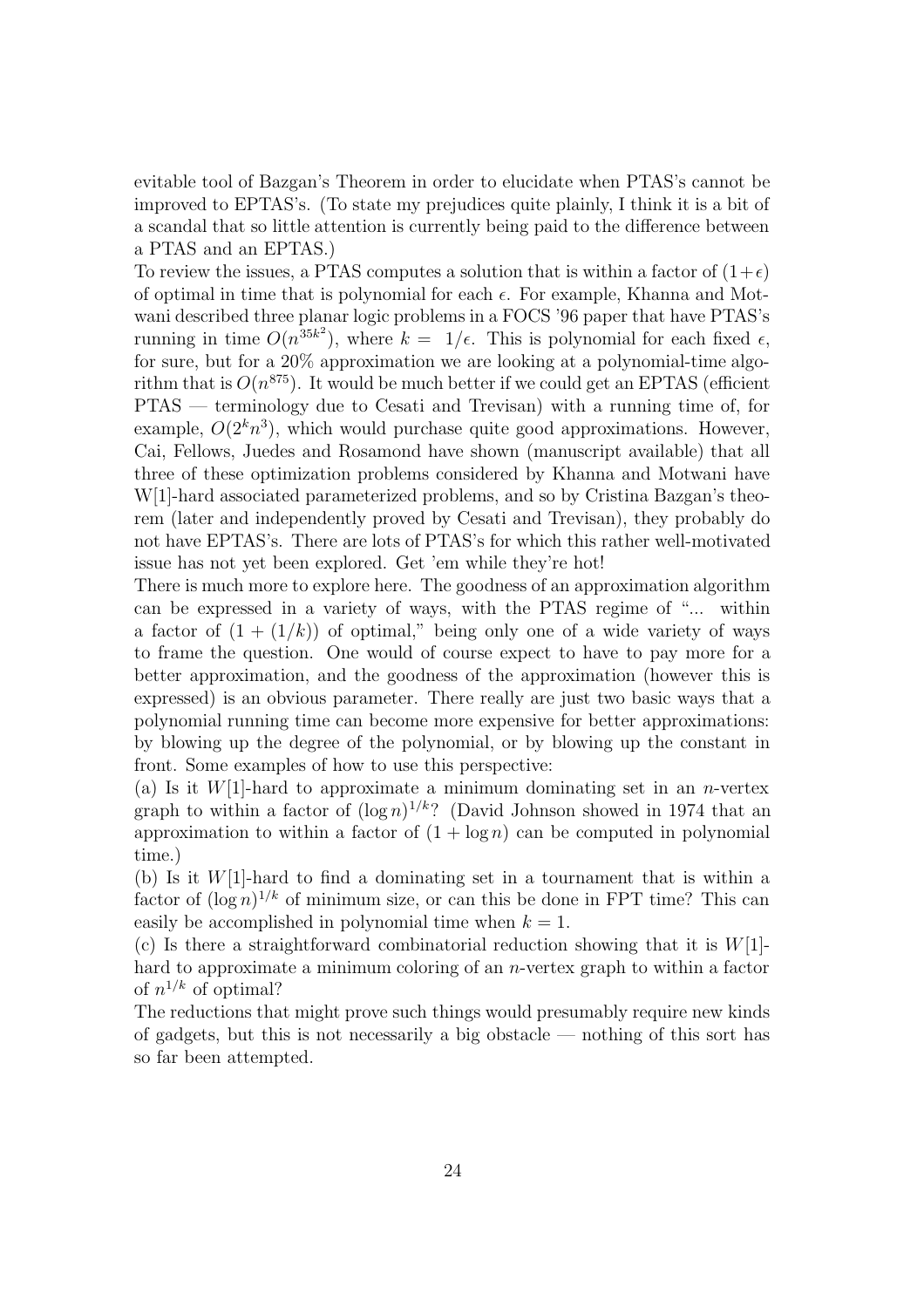#### Henning Fernau

We study several versions of parameterized enumeration. The idea is always to have an algorithm which outputs all solutions (in a certain sense) to a given problem instance. Such an algorithm will be analyzed from the viewpoint of parameterized complexity. We show how to apply enumeration techniques in a number of examples. In particular, we give a fixed-parameter algorithm for the reconfiguration of faulty chips when providing so-called shared spares.

Kernelizations as well as search trees (which are the most prominent ways to devise fixed-parameter decision algorithms) are very useful techniques also for parameterized enumeration.

Remarkably, lower bounds and non-membership can be shown for several examples of enumeration problems and enumeration classes. In contrast, in the classical area of decision problems, mostly only relativized assertions of this kind are obtainable.

#### Judy Goldsmith

In Burago, et al.'s 1996 paper [1], they show that the optimal policy for a POMDP with deterministic observations and at most  $m$  states per observation can be approximated to within an additive constant  $\varepsilon$  in time polynomial in the size of the POMDP and  $1/\varepsilon$ . The complexity is  $\mathcal{O}(n^m)$ .

My question is where this problem falls in the W-hierarchy.

The problem can be restated as follows. A POMDP can be described as a graph  $G = \langle V, E \rangle$  and a finite set of actions that determine transition probabilities from each vertex (for each  $v \in V$  and  $a \in A$ , the probabilities  $t(v, a, w)$  add up to 1 over all  $w \in V$ ). There is a set of vertices G, the goal vertices; the goal of the controller is to pass through G with high probability. This task is made more difficult by the fact that the controller may have incomplete information about the current vertex at each time when an action must be chosen. This is represented by a coloring  $h: V \to C$  such that for each  $c \in C$ ,  $|h^{-1}(c)| \leq m$ . The controller only learns the color of the current vertex, though it may access the entire history of the graph traversal (as a sequence of colors) for its decision-making.

The proof can be sketched as follows. At each time step, the controller can maintain a probability distribution over states, indicating the probabilities of being in each possible state. Because of the bounded multiplicity of colors, at most  $m$  states have positive probability at any time. The value function mapping a control policy to expected values for each such distribution is continuous. For each color c, the m-simplex of probability distributions over the support of c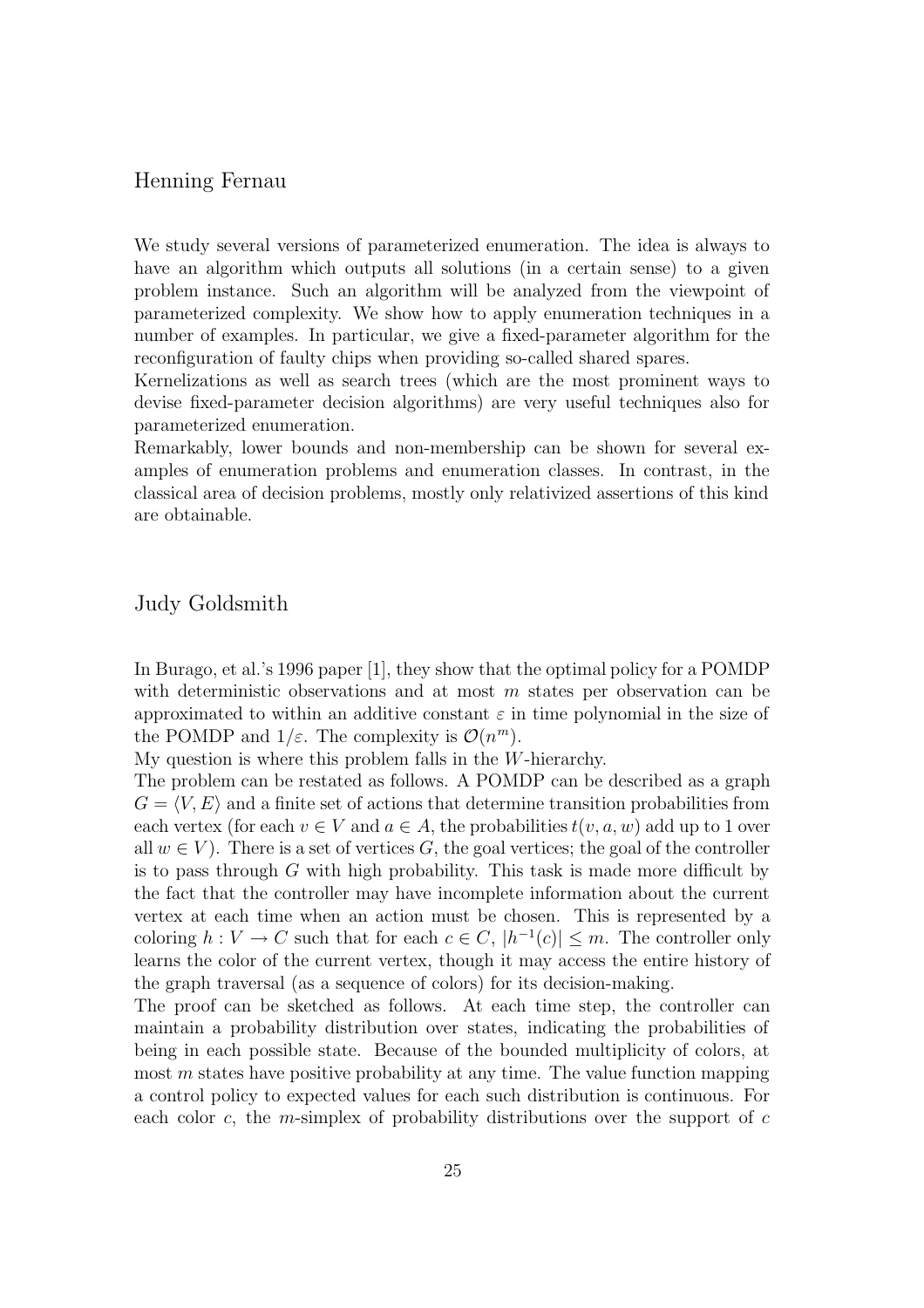(the states mapped to color c) can be partitioned into  $poly(m, 1/\varepsilon)$  many subsimplices so that any value function will vary by at most  $\varepsilon$  over each sub-simplex. Then one can approximate the actual optimal value function on the corners of the sub-simplices, and take a linear extension of those values for interior points on the simplices.

Can this method be extended? Are there other methods?

## References

[1] Dima Burago and Michel de Rougemont and Anatol Slissenko (1996). On the Complexity of Partially Observed Markov Decision Processes .Theoretical Computer Science; volume 157, number 2, pages 161–183.

#### Venkatesh Raman

Given a 2-CNF formula F with m clauses on n variables, and an integer parameter k, is there an assignment to the variables that satisfies at least  $m-k$  clauses of F? Is this problem FPT or W-hard?

I know of at least three problems that (parametrically) reduce to this question. This problem is clearly W[P]-hard for c-CNF formulas for  $c > 2$ , as we can reduce (in polynomial time) c-CNF satisfiability question to this problem even for constant k.

Ken Regan, Martin Grohe, Jörg Flum

Consider HITTING CLIQUE: graph  $G$ , parameter  $k$ , does  $G$  have a set  $U$  of  $k$ vertices such that every k-clique in G has nonempty intersection with  $U$ ? This is in Flum-Grohe's class "A[2]", but not known to be in W[2] or in the W[t] hierarchy at all. Is it? More generally, what relationships can we establish among  $W[t]$ , A[t], and Downey-Fellows-Regan's "H[t]" classes?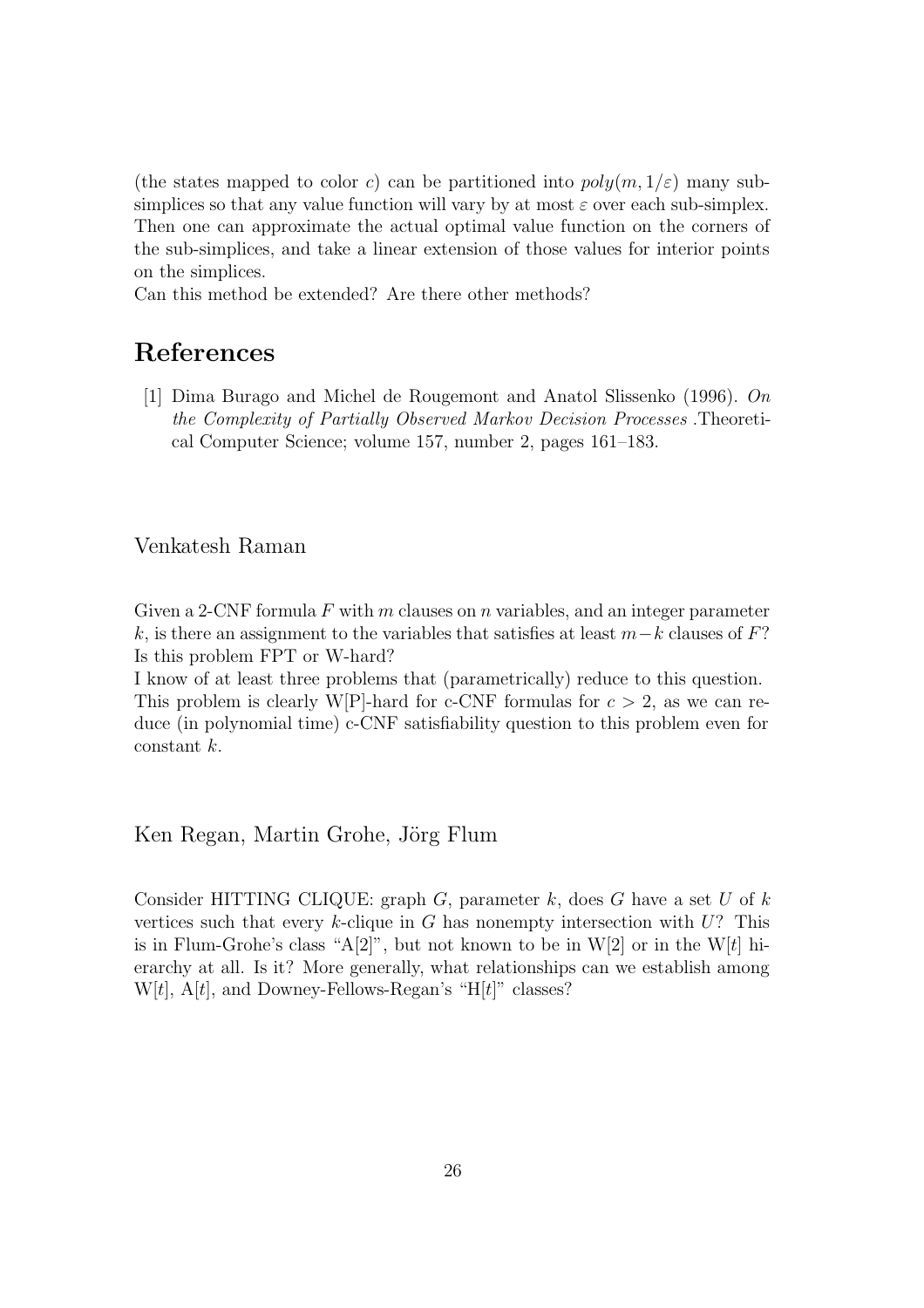#### Todd Wareham

Robot Motion Planning. Given a robot in an environment composed of some set of obstacles and initial and final positions of the robot within this environment, the motion planning problem involves finding a sequence of motions that move the robot from the initial to the final position without intersecting any of the obstacles. Though polynomial-time algorithms are known for this problem for very limited kinds of robots, e.g., line segments, disks, rectangles (see [5] and references), the best known algorithm for arbitrarily complex robots requires  $O(n^k(\log n \cdot d^{O(k)} + 2dk^{O(k^2)}))$  time [1], where k is the degrees of freedom of movement, *n* is the number of polynomials required to describe the surfaces of the robot and its environment, and  $d$  is the maximum degree of these polynomials [5]. The terms exponential in  $d$  and  $k$  in these running times are not daunting because values of d and k in practice are typically small, e.g.,  $d = 4$  for a polygonal robot in a planar polygonal environment and  $k \leq 7$  for industrial robot arms. It is thought unlikely that algorithms such as that in [1] can eliminate the  $n^k$ term in their running time because such algorithms must compute all points in a special k-dimensional space called FP space, and the number of points in this space is  $O(n^k)$  in the worst case [5, Theorem 3.1]. However, this does not rule out the existence of other algorithms that are fixed-parameter tractable relative to k.

A formal definition of the problem described above is as follows [3]:

d-DIMENSIONAL EUCLIDEAN GENERALIZED MOVER'S PROBLEM  $(dD\text{-GMP}, d\in$  $\{2,3\}$ 

Instance: A set O of obstacle polyhedra, a set P of polyhedra which are freely linked together at a set of linkage vertices  $V$  such that  $P$  has  $k$  degrees of freedom of movement, and initial and final positions  $p_I$  and  $p_F$  of P in d-dimensional Euclidean space.

Question: Is there a legal movement of P from  $p_I$  to  $p_F$ , i.e., is there a continuous sequence of translation and rotations of the polyhedra in P such that at each point in time, no polyhedron in P intersects any polyhedron in  $O$  and the polyhedra in  $P$  intersect themselves only at the linkage vertices in  $V$ ?

Let k-dD-GMP denote the parameterized version of this problem in which  $k$  is the parameter. Reif [3] showed that 3D-GMP is PSPACE-hard. Cesati and Wareham [2] in turn used Reif's reduction to show that  $k$ -3D-GMP is W[SAT]hard. This ruled out the existence of the most desirable type of FPT algorithms for motion planning. However, many open problems remain:

1. Does k-3D-GMP become fixed parameter tractable if additional problemaspects describing the complexity of the robot's environment, e.g., number / surface-complexity of obstacles, are added to the parameter? Reif's reduction essentially encodes a Turing machine's state in the robot and encodes